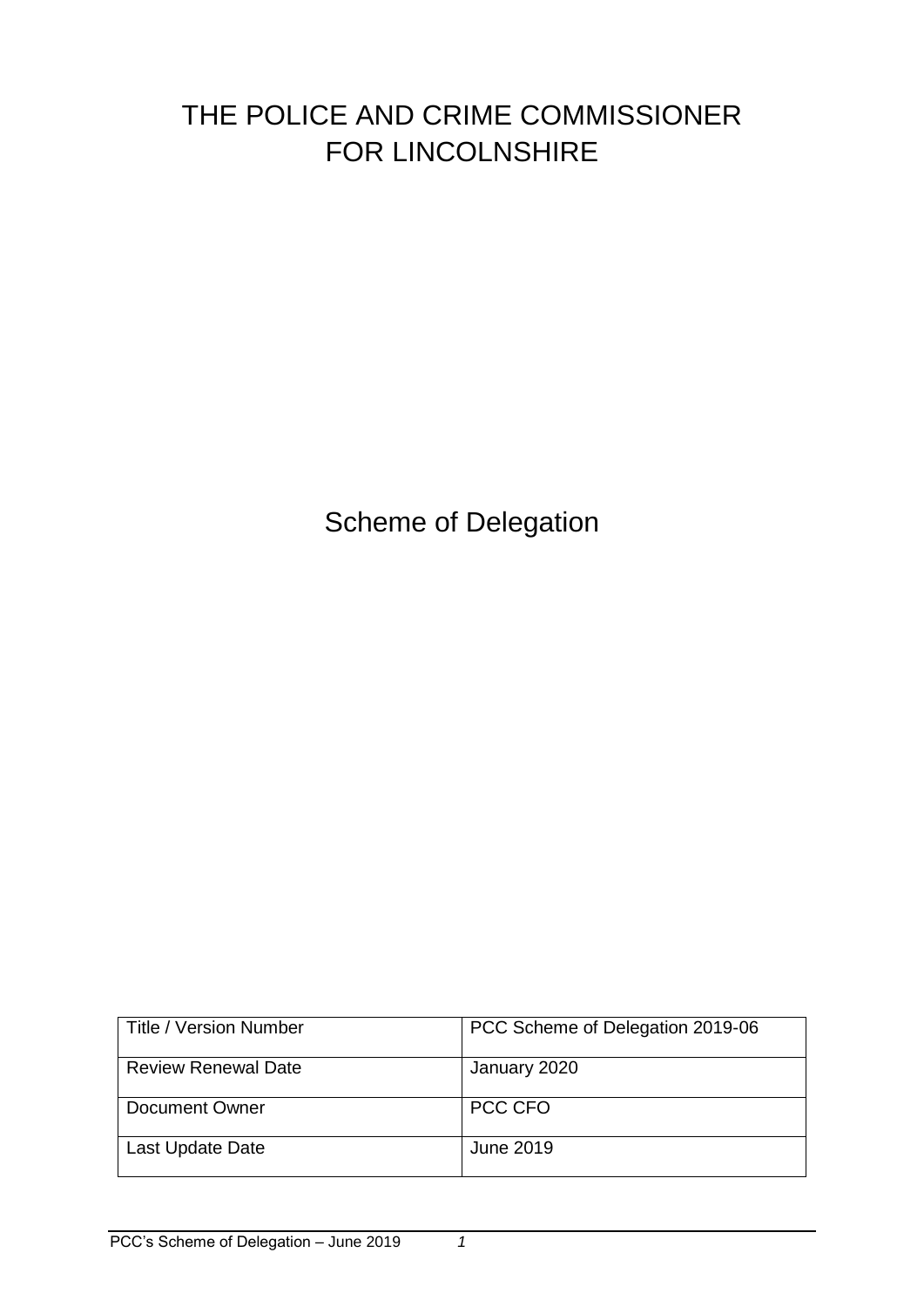## **LIST OF CONTENTS**

|                 | <b>MANAGEMENT OF HUMAN RESOURCES AND DESIGNATED FUNCTIONS 14</b>     | 14 |
|-----------------|----------------------------------------------------------------------|----|
|                 |                                                                      |    |
| HR <sub>1</sub> | FUNCTIONS DESIGNATED TO THE DEPUTY POLICE AND CRIME COMMISSIONER (IF |    |
|                 |                                                                      |    |
| HR <sub>2</sub> | FUNCTIONS DESIGNATED TO THE COMMISSIONER'S CHIEF EXECUTIVE 14        |    |
| HR <sub>3</sub> |                                                                      |    |
| HR4             |                                                                      |    |
| HR5             |                                                                      |    |
| HR <sub>6</sub> |                                                                      |    |
|                 |                                                                      |    |
| HR <sub>7</sub> | FUNCTIONS DESIGNATED TO THE COMMISSIONER'S CHIEF FINANCE OFFICER 16  |    |
|                 |                                                                      |    |
| HR <sub>8</sub> |                                                                      |    |
| HR <sub>9</sub> | STAFF UNDER THE DIRECTION AND CONTROL OF THE COMMISSIONER'S CHIEF    |    |
|                 |                                                                      |    |
| <b>HR10</b>     |                                                                      |    |
|                 | URGENCY POWERS ………………………………………………………………………………………… 22                 |    |
|                 |                                                                      |    |
| PO <sub>1</sub> |                                                                      |    |
|                 |                                                                      |    |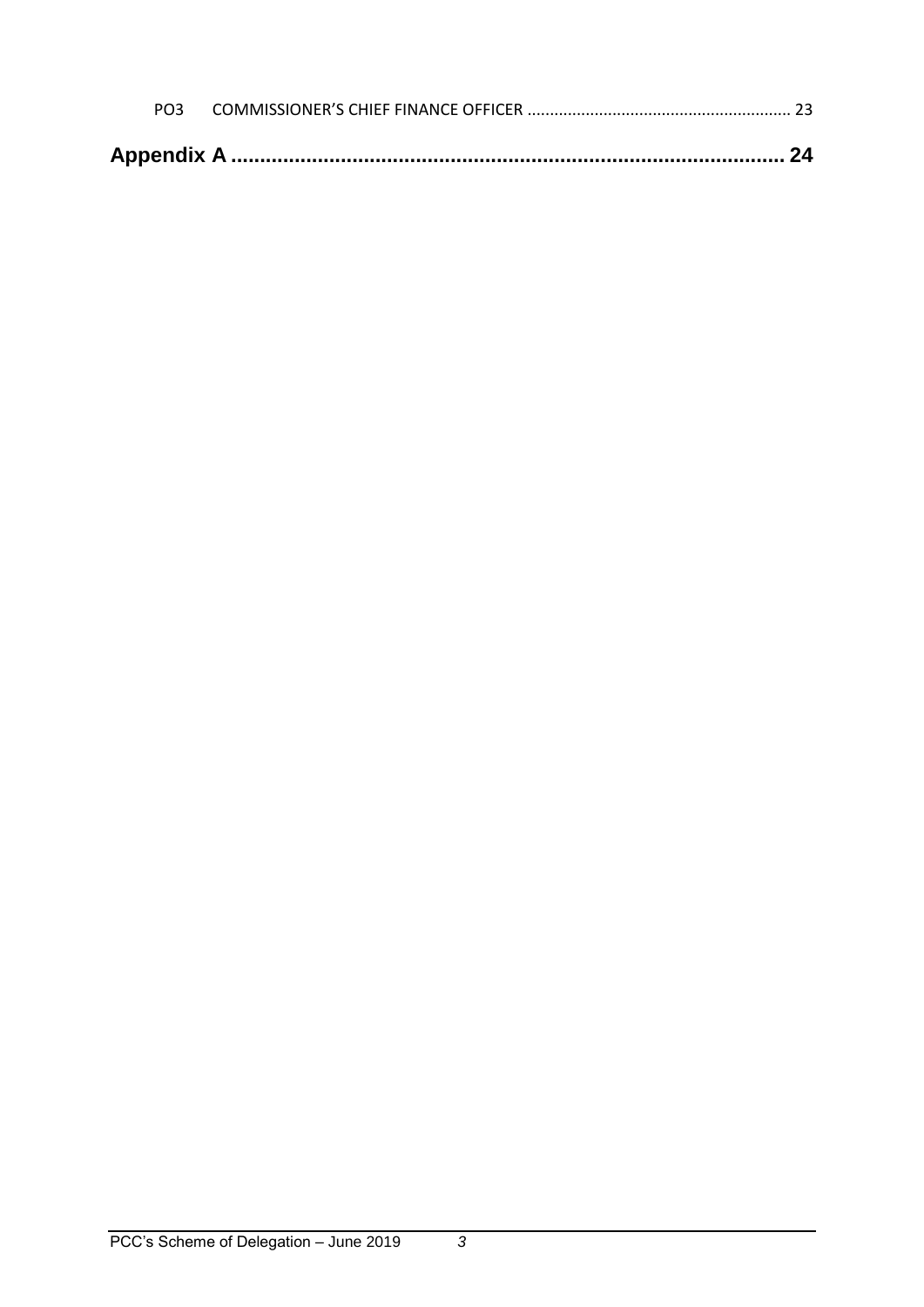## <span id="page-3-1"></span><span id="page-3-0"></span>**SECTION ONE INTRODUCTION**

#### <span id="page-3-2"></span>**STATUTORY BACKGROUND**

- 1.1. The Police Reform and Social Responsibility Act 2011 ("the Act") makes provision about the administration and governance of police forces. The Act charges the Police and Crime Commissioner (PCC) for Lincolnshire with securing the maintenance, efficiency and effectiveness of Lincolnshire Police.
- 1.2. The Policing Protocol Order 2011 sets out how the functions of PCCs, Chief Constables and Police and Crime Panels shall exercise their functions in relation to each other.
- 1.3. The Financial Management Code of Practice (FMCP), issued under section 17 of the Act, provides clarity around the financial governance arrangements within the police in England and Wales, and reflects the fact that the police has a key statutory duty to secure value for money in the use of public funds. The FMCP is one element of a comprehensive framework for financial governance within the police which includes primary legislation, secondary legislation (including the Policing Protocol) and guidance.
- 1.4. Each Police and Commissioner and their respective Chief Constable is established in law as a corporation sole by the Act. As such, both are enabled by law to employ staff and hold funds in their official capacity. Chief Constables are charged with the impartial direction and control of all constables and staff within the Force and within the Chief Constable's employ. Those staff employed by the PCC are accountable to the directly elected holder of that office.
- 1.5. The relationship between the PCC and Chief Constable is defined by the PCC's democratic mandate to hold the Chief Constable to account, and by the law itself.
- 1.6. The Commissioner must appoint a person to be head of his/her staff (the Commissioner's Chief Executive) and a person to be responsible for the proper administration of the Commissioner's financial affairs (the Commissioner's Chief Finance Officer). The Commissioner may appoint such other staff as he/she thinks appropriate to enable him/her to exercise the functions of the Commissioner.

#### <span id="page-3-3"></span>**PURPOSE**

- 1.7. This Scheme of delegation details those functions/powers which he/she delegates to his statutory officers (the Chief Executive and Chief Finance Officer). The Commissioner may limit these powers and/or remove delegation at any time.
- 1.8. For completeness, a number of functions and/or duties placed upon the Chief Executive and Chief Finance Officer by Law are also included where relevant. However, this Scheme does not provide an exhaustive list of all legislative requirements.
- 1.9. This Scheme of Delegation forms part of an Integrated Scheme of Governance operated by the Commissioner and Chief Constable which also includes: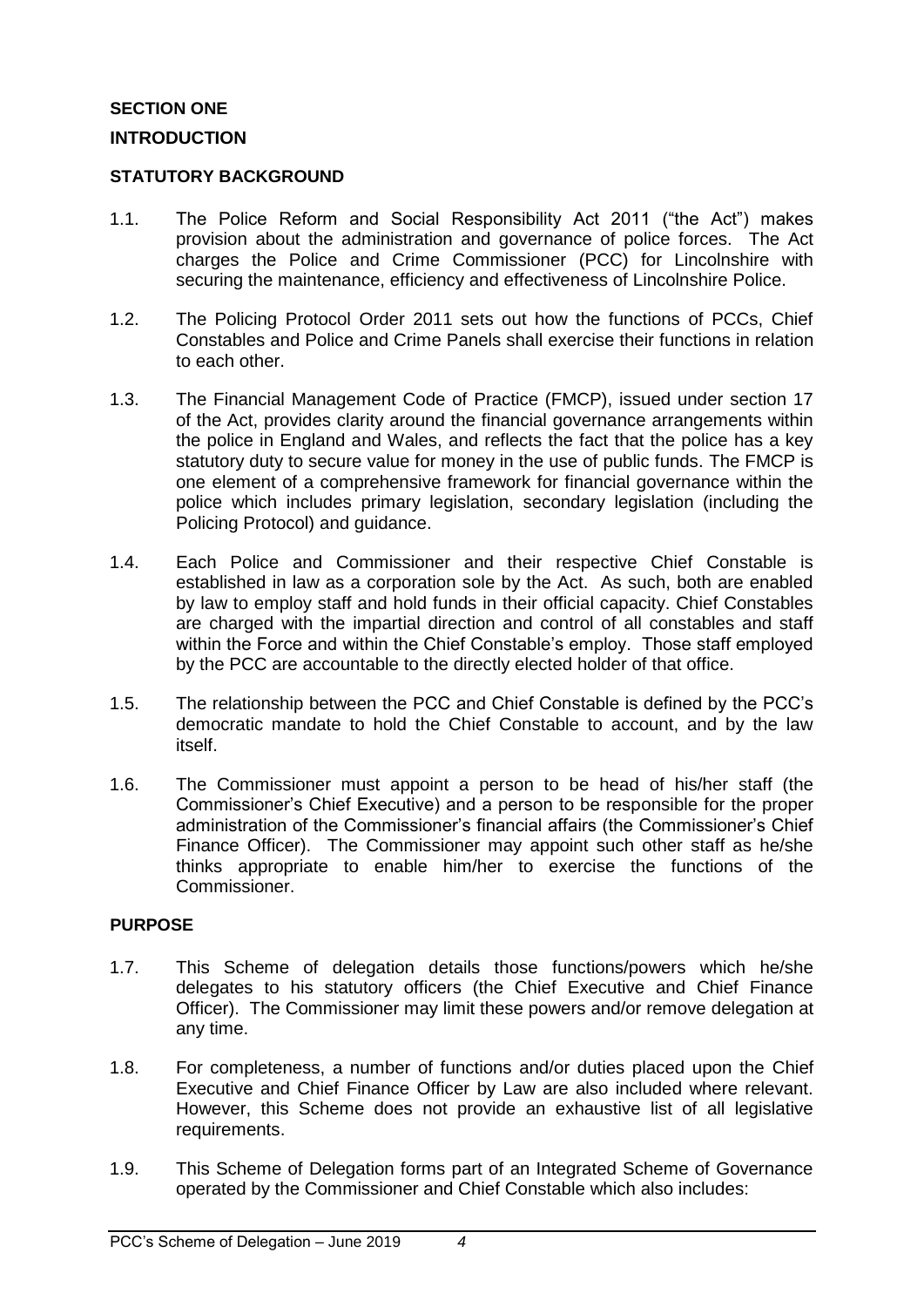- Chief Constable's Scheme of Delegation
- Financial, Contract and Procurement Regulations
- 1.10. This scheme, together with the other elements of the Integrated Scheme of Governance, provides a framework which makes sure business is carried out efficiently, ensuring that decisions are not unnecessarily delayed. This document should be read in conjunction with the other elements of the Integrated Scheme.
- 1.11. The Commissioner may set out reporting arrangements on any delegated function/power.
- 1.12. All functions should be exercised in line with the Commissioner's delegation, the law, and also policies, procedures, plans, strategies and budgets.

## <span id="page-4-0"></span>**KEY ROLES OF THE POLICE AND CRIME COMMISSIONER**

- 1.13. The key roles of the Commissioner are to:
	- provide an efficient and effective police service for the area;
	- set the budget, and the precept, and allocate funds and assets to the Chief Constable;
	- appoint and, if necessary dismiss the Chief Constable;
	- hold the Chief Constable, and those under his/her direction and control to account on behalf of the people of Lincolnshire, ensuring they have regard to the Police and Crime Plan and the Strategic Policing Requirement;
	- set the strategic direction and objectives of Lincolnshire Police through the Police and Crime Plan, monitoring the performance of the force against the agreed priorities;
	- scrutinise, support and challenge overall performance of the force;
	- make crime and disorder reduction grants:
	- produce an annual report;
	- have regard to statutory responsibilities e.g. Freedom of Information Act 2000, and all human rights and equality laws;
	- maintain an effective 'independent custody visiting scheme' for monitoring facilities for people being held in custody;
	- provide the local link between the police and communities, working to translate the legitimate desires and aspirations of the public into action
	- commission Victims' Services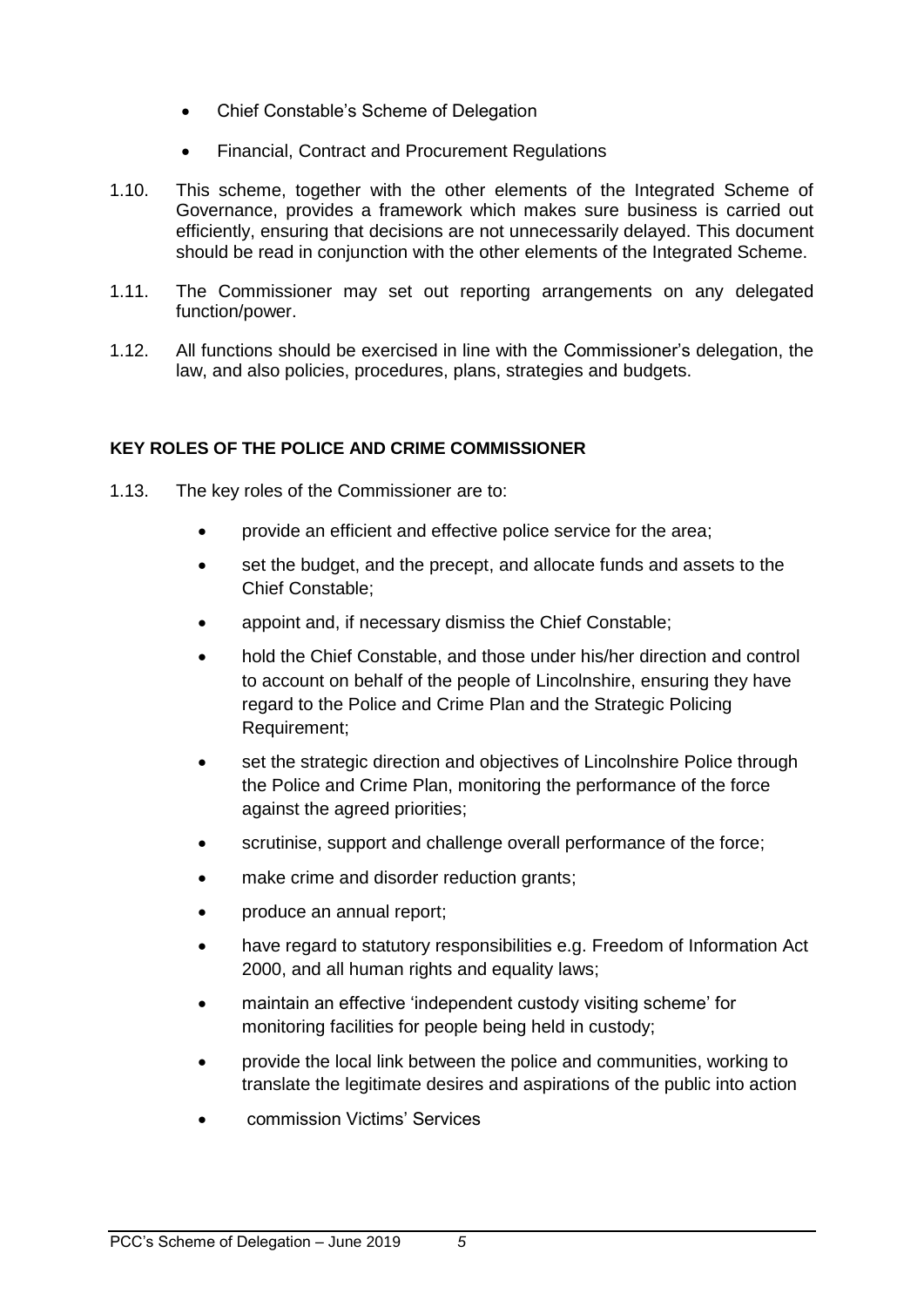- 1.14. The Police and Crime Commissioner will receive all funding, including the government grant and precept, and other sources of income, related to policing and crime reduction, including income generated by the Chief Constable. All funding for the force must come via the Commissioner. How this money is allocated is for the Commissioner to decide in consultation with the Chief Constable, or in accordance with any grant terms.
- 1.15. The Police and Crime Panel provides checks and balances in relation to the performance of the Commissioner. The Panel does not scrutinise the Chief Constable, it scrutinises the Commissioner's exercise of his/her statutory functions. While the Panel is there to challenge the PCC, it must also exercise its functions with a view to supporting the effective exercise of the PCC's functions.
- 1.16. The Police and Crime Commissioner may appoint a deputy to exercise his/her functions, with the exception of those which cannot be delegated.
- 1.17. The Commissioner will be responsible for handling complaints and conduct matters in relation to the Chief Constable, monitoring complaints against all other police officers and police staff, and complying with the requirements of the Independent Police Complaints Commission.
- 1.18. The Commissioner is the legal contracting body, owning all the assets and liabilities, with the responsibility for the financial administration of his/her office, including all borrowing limits. He/she is ultimately accountable to the public for the management of the Police Fund.
- 1.19. For the avoidance of doubt, the Commissioner does NOT consent to the Chief Constable entering into contracts or acquiring or disposing of property in his/her own right. Under paragraph 7 (3) of Schedule 2 to the Act, the Chief Constable may NOT borrow money.
- 1.20. The Chief Constable has day to day responsibility for managing their allocated budgets after these have been approved by the PCC. Under paragraph 4 of Schedule 2 and paragraph 1 of Schedule 4 to The Act, the Chief Constable is required to appoint a person to be responsible for the proper administration of the Chief Constable's financial affairs, referred to as the Force Chief Finance Officer.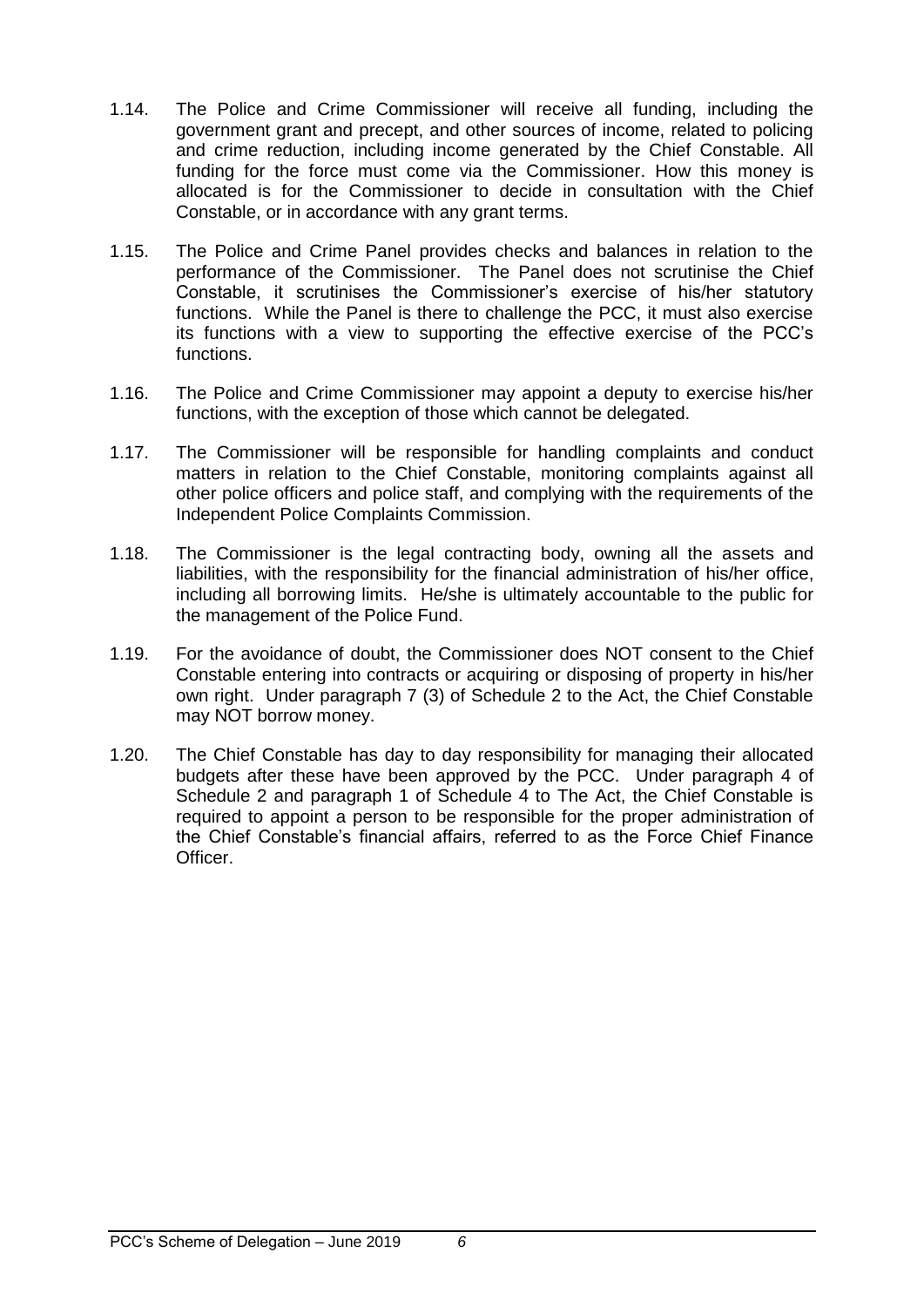## <span id="page-6-0"></span>**SECTION TWO**

## <span id="page-6-1"></span>**DEFINITIONS**

- 1.21. "**The Budget**" means the Annual Revenue Budget and capital programmes prepared and approved in accordance with Section FR11 of this Scheme
- 1.22. "**Budget Head**" means the lowest level of the budget approved by the Commissioner in the annual budget report or any revisions subsequently made to the budget by the Commissioner.
- 1.23. "**Budget Holder**" means the person to whom budget management responsibility is delegated (maybe G4S personnel).
- 1.24. "**Capital Expenditure"** means the acquisition or improvement of Non-current Assets which will have a long term value to the Commissioner or Force. Noncurrent assets include land, new or existing buildings, ICT systems, furniture, equipment and vehicles.
- 1.25. **"CFO"** means Chief Finance Officer
- 1.26. "**Chief Constable**" means the person appointed under Section 2 of the Police Reform and Social Responsibility Act 2011 with responsibility for the direction and control of Lincolnshire Police Force
- 1.27. "**Chief Executive**" means the person appointed as head of the PCC's staff with responsibility for its general administration and as defined by the Police Reform and Social Responsibility Act 2011
- 1.28. "**Chief Officer**" means the Chief Constable, the Deputy Chief Constable, Assistant Chief Constable or Force Chief Finance Officer.
- 1.29. **"Commissioner**" means the police and crime commissioner for Lincolnshire.
- 1.30. **"Commissioner's Chief Finance Officer"** means the person responsible to the Commissioner for financial management within the Office of the Commissioner and who is charged with the duties of a chief finance officer as set out in Sections 111 to 116 of the Local Government Finance Act 1988 and paragraph 6 of Schedule 1 to the Police Reform and Social Responsibility Act 2011
- 1.31. **"Contract"** means an agreement entered into by two or more willing parties for the provision of goods, works or services in return for some form of consideration, normally money, which is intended to be legally enforceable. In principle, an oral agreement is as valid and effective as a written agreement; consequently great care should be taken when discussing requirements with contractors/suppliers.
- 1.32. **"Contract Manager"** means the police officer, police staff or employee of a strategic partner who is responsible for the day to day management of a **Contract**
- 1.33. **"Estimated value"** means the value of the Contract estimated under these Contract and Procurement Regulations.
- 1.34. **"EU"** means the European Union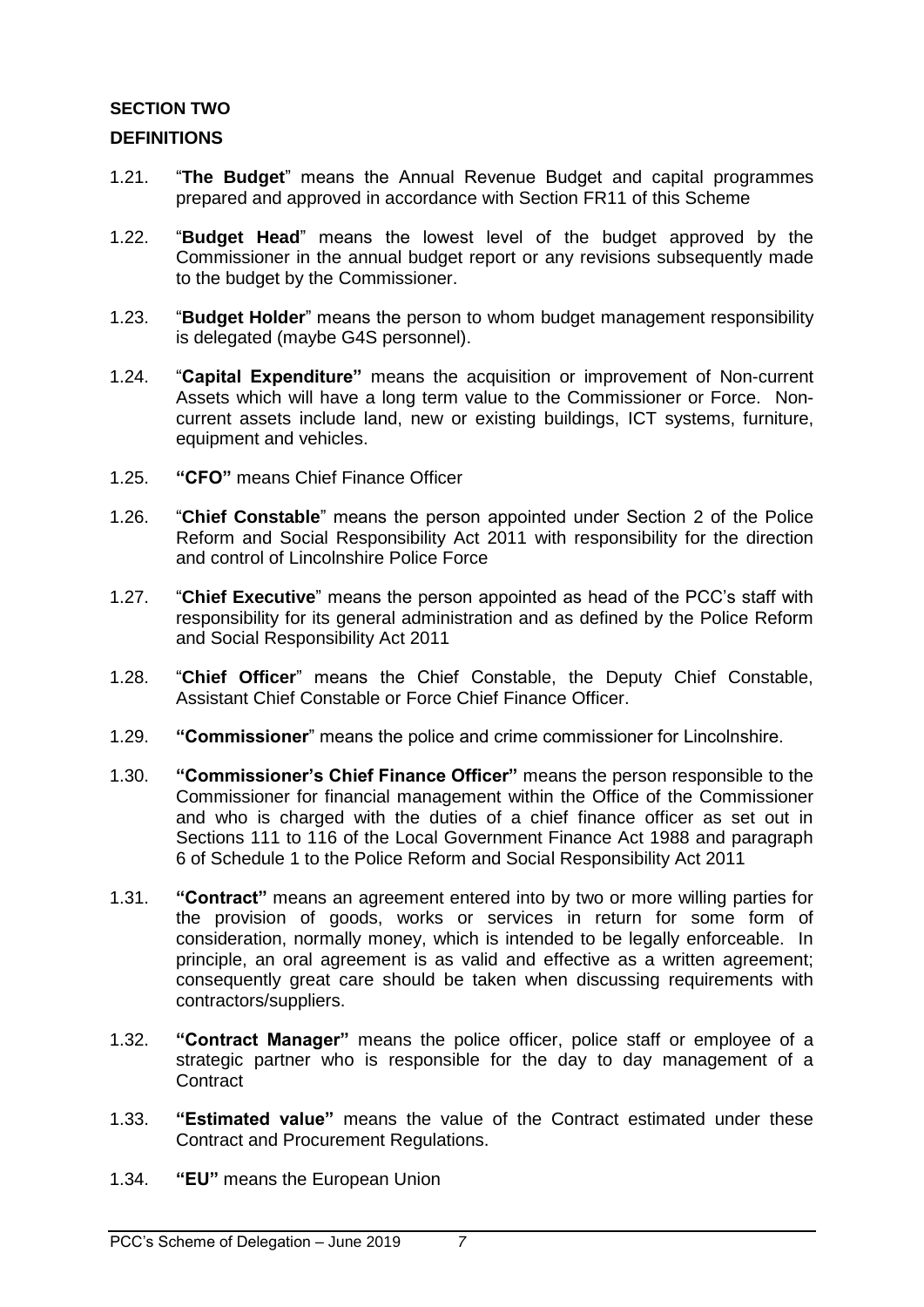- 1.35. "**Framework agreement**" means a negotiated enabling arrangement. A Framework Arrangement in itself is not a binding Contract on the Commissioner but each and every order placed by the Commissioner against the Framework Arrangement contractor(s)/suppliers(s) are deemed to form a binding Contract(s) between the two parties.
- 1.36. **The "Financial Management Code of Practice**" means the Financial Management Code of Practice for the police service of England and Wales issued by the Secretary of State for the Home Department under s.17 of the Police Reform and Social Responsibility Act and s. 39a of the Police Act 1996. It applies to the discharge of functions by all police and crime commissioners and applies to every Chief Constable of a police force maintained by a police and crime commissioner.
- 1.37. "**Force Chief Finance Officer**" means the person responsible to the Chief Constable for financial management within the Force and who is charged with the duties of a chief finance officer as set out in Sections 111 to 116 of the Local Government Finance Act 1988 and paragraph 4 of Schedule 2 and paragraph 1 of Schedule 4 to the Police Reform and Social Responsibility Act 2011
- 1.38. "**Force**" means those working under the direction and control of the Chief Constable as set out in Section 15 of the Police Act 1996. It includes both Police Officers and Police Staff, which goes beyond the legal definition of a Force but is used for the sake of brevity and simplicity.
- 1.39. "**Head of Paid Service**" means the Chief Executive who is designated as Head of Paid Service by Schedule 16 of the Police Reform and Social Responsibility Act 2011 and in accordance with Section 4(1)(a) of the Local Government & Housing Act 1989.
- 1.40. "**Monitoring Officer**" means the Chief Executive who is designated as Monitoring Officer by Schedule 16 of the Police Reform and Social Responsibility Act 2011 and in accordance with Section 5(1)(c) of the Local Government & Housing Act 1989.
- 1.41. "**Office of the Police and Crime Commissioner**" means the staff employed directly by the Commissioner to carry out managerial, administrative and support work on his/her behalf and managed by the Chief Executive.
- 1.42. "**Police and Crime Panel**" means the panel established by Section 28 of the Police Reform & Social Responsibility Act 2011 to support the effective exercise of the functions of the Police & Crime Commissioner.
- 1.43. "**Police Officers**" means all police officers appointed in accordance with the Police Regulations.
- 1.44. "**Police Staff**" means all civilian support staff appointed on the terms and conditions agreed by the Police Support Staff Council.

## 1.45. "**Policy Framework**" means

- The Police and Crime Plan;
- the Financial Strategy incorporating the Reserves Strategy and Medium Term Financial Plan;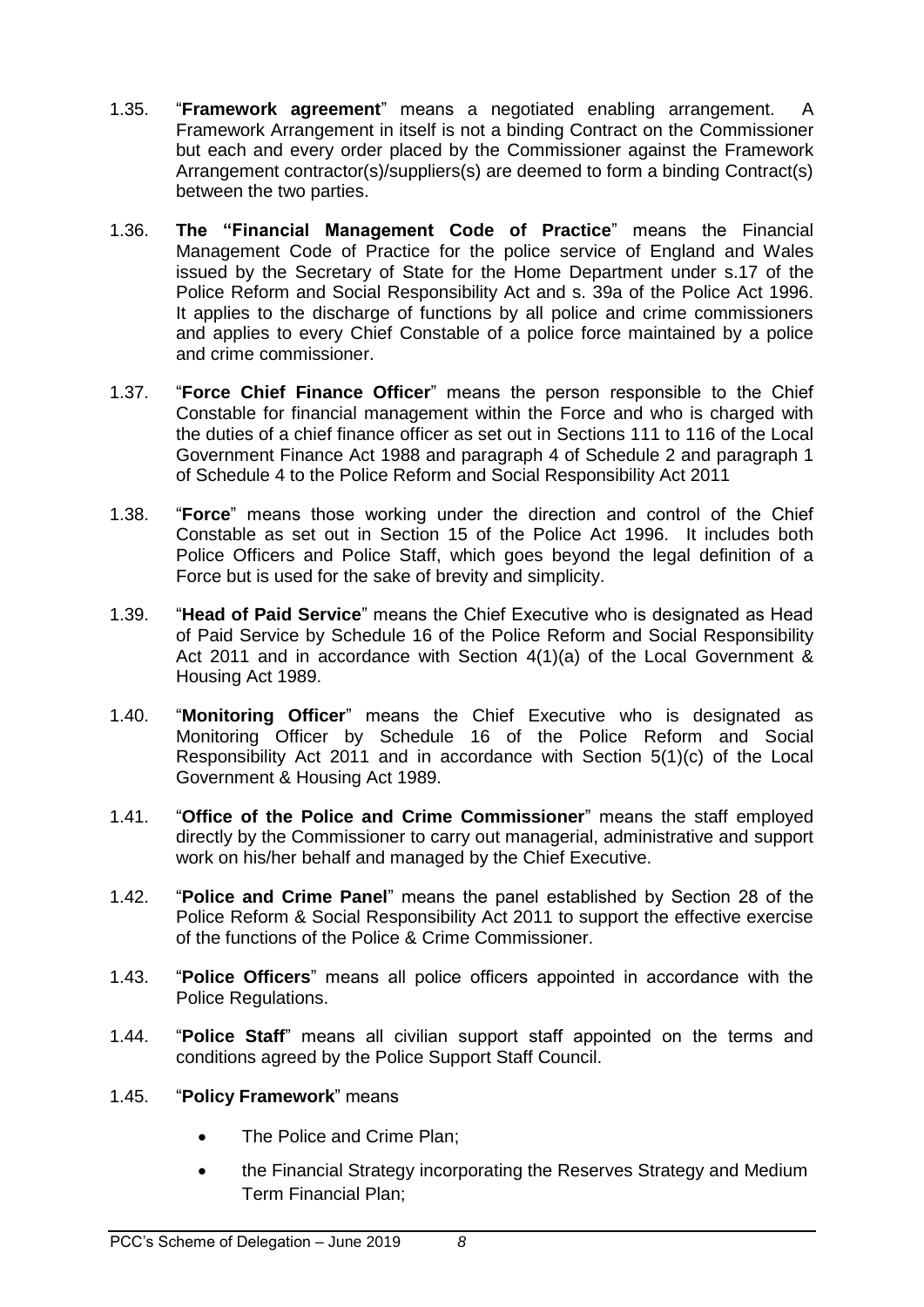- the People Strategy;
- the Procurement Strategy;
- the ICT Strategy;
- the Treasury Management Strategy;
- the Capital Strategy;
- The Asset Strategy.
- Any other plans and strategies which are expressed to form part of the Policy Framework.
- 1.46. "**Quotation**" means a quotation of price and any other relevant matter without the formal issue of a Tender.
- 1.47. "**Procuring Officer**" means the police officer or police staff responsible for a particular procurement.
- 1.48. "**SPU**" means Strategic Procurement Unit
- 1.49. "**Strategic Partner**" means the third party organisation that provides services to the Commissioner and/or the Chief Constable under a long term partnership contract
- 1.50. "**Tender**" means a suite of formal documents sent to contractors/suppliers from among either: those responding to advertisement of the Contract inviting proposals; or those included on a select or approved list in respect of the type of purchase which is the subject of the Tender
- 1.51. "**Virement"** means the transfer of amounts from one Budget Head to another.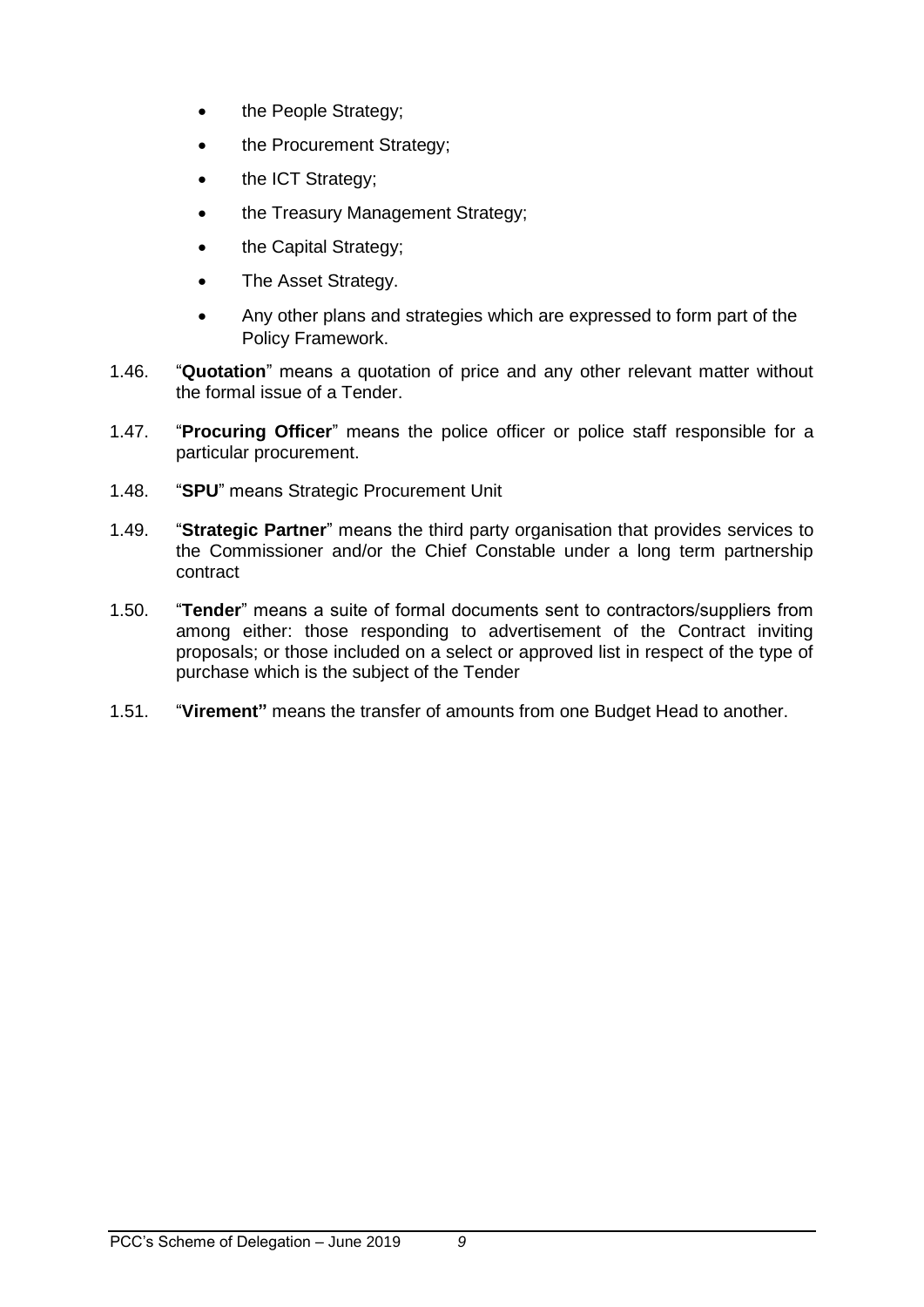## <span id="page-9-0"></span>**SECTION THREE**

## <span id="page-9-1"></span>**GENERAL PRINCIPLES OF DELEGATION**

- **GPD1** The delegations to the Chief Executive and Commissioner's Chief Finance Officer shall be exercised in accordance with:
	- All relevant legislation;
	- The Budget;
	- The Policy Framework;
	- All relevant provisions of the Integrated Scheme of Governance;
	- All other policies, principles, procedures, precedents, plans, strategies and budgets of the Commissioner as may be current from time to time.
- **GPD2** The Commissioner may require that a specific matter be referred to him/her for decision and not dealt with under powers of delegation.
- **GPD3** The Scheme does not attempt to list all matters which form part of everyday management responsibilities.
- **GPD4** The delegation of functions and powers under this Scheme does not prevent the referral of a matter to the Commissioner for decision if the Chief Executive and/or Commissioner's Chief Finance Officer wishes or considers it appropriate. In particular the Commissioner requires both officers to draw to his/her attention sensitive issues or any matter which may have a significant financial implication.
- **GPD5** The Chief Executive, when considering a professional or technical matter that is also within the sphere of competence of the Commissioner's Chief Finance Officer, must consult with that officer before authorising the action and vice versa. Similarly, both officers should seek professional advice, e.g. legal, when the matter extends beyond their sphere of competence.
- **GPD6** The Commissioner will want to be involved in any projects/areas of work which may have a significant impact on the people of Lincolnshire. He/she will want to be involved in the scope, tendering process and evaluation of any business case where this is not delegated under this Scheme.
- **GPD7** Matters that are of a novel, repercussive or contentious nature must always be referred to the Commissioner for decision.
- **GPD8** The Commissioner is the legal contracting body, owning all the assets and liabilities, with the responsibility for the financial administration of his/her office, including all borrowing limits.
- **GPD9** Any reference in this Scheme to any Statute or Statutory Instrument or any Section or Regulation thereof shall also be to the same as at any time amended or where such Act, Instrument, Section or Regulation has been replaced, consolidated or re-enacted, with or without amendment, such reference shall be to the provisions of the replacing, consolidating or reenacting Statute or Instrument.
- **GPD10** All decisions made by the Chief Executive and/or Commissioner's Chief Finance Officer under powers consented to them by the Commissioner shall be properly documented and available for inspection.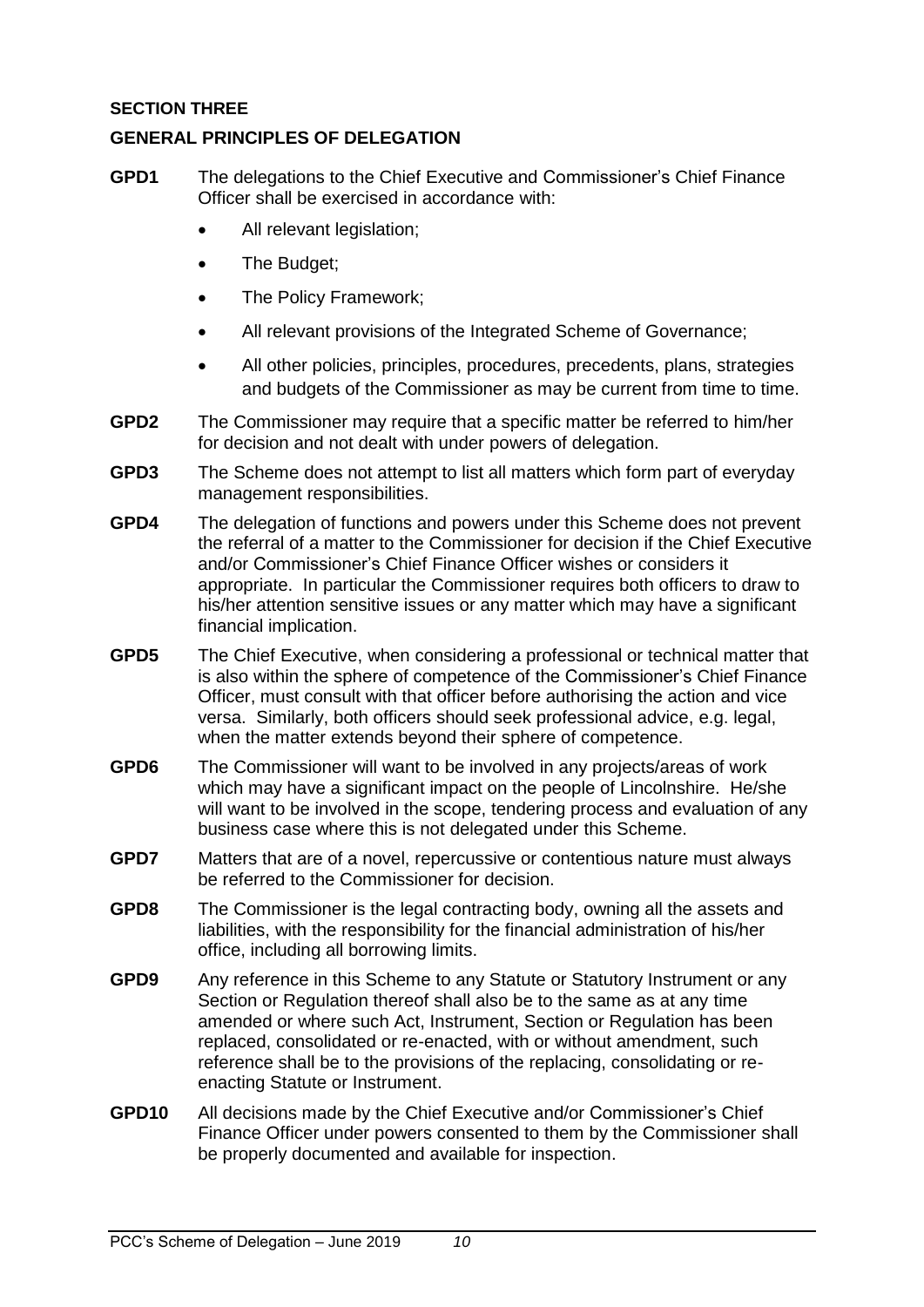- **GPD11** Except where the context otherwise requires, references in this document to the Chief Executive and Commissioner's Chief Finance Officer and shall include such other officers as may be authorised by them to act on their behalf.
- **GPD12** The Chief Executive and Commissioner's Chief Finance Officer shall maintain a record of those officers authorised to act on their behalf and ensure those officers fully understand the extent of their authority.
- **GPD13** The Chief Executive and Commissioner's Chief Finance Officer are responsible for making sure that members of staff they supervise know about the provisions and obligations of this scheme.
- **GPD14** The person appointed as the Chief Executive (who is the Head of Paid Service and the Monitoring Officer) and Commissioner's Chief Finance Officer have statutory powers and duties relating to their positions, and therefore do not rely on matters being consented or delegated to them to carry these out.
- **GPD15** Any individual carrying out duties, functions or actions under powers given to them by this scheme must ensure that in doing so they comply with all other statutory and regulatory requirements and relevant professional guidance including:
	- The Police and Social Responsibility Act 2011 and other relevant legislation issued under this Act.
	- The Financial Management Code of Practice for the Police Forces of England and Wales
	- Financial Regulations
	- CIPFA statement on the role of the CFO of the Police and Crime Commissioner and the CFO of the Chief Constable
	- Contract and procurement regulations
	- The Commissioner's governance framework
	- The Commissioner's and Lincolnshire Police's employment policies and procedures.
	- The Data Protection Act 1998 and the Freedom of Information Act 2000
	- Health and Safety at Work legislation and codes
- **GPD16** When carrying out any duties, the Commissioner and those acting on his behalf must have regard to the following (this list is a summary and is not exhaustive):
	- The views of the people in Lincolnshire
	- Any report or recommendation made by the Police and Crime Panel on the annual report for the previous financial year.
	- The Police and Crime Plan and any guidance issued by the Secretary of State.
- <span id="page-10-0"></span>**GPD17** Pursuant to Section 18 of the Police Reform and Social Responsibility Act 2011, the Commissioner may arrange for any of his statutory officers to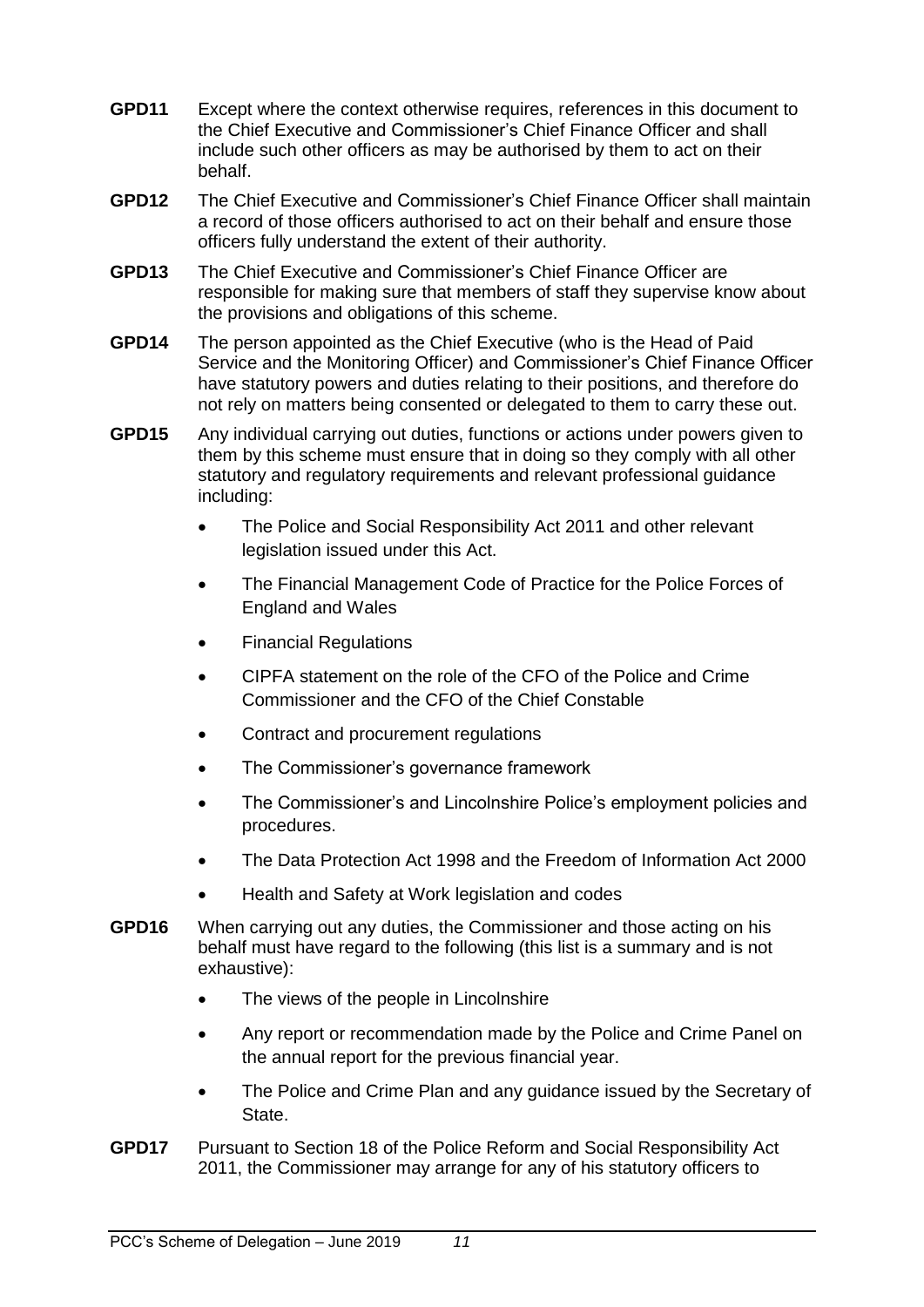exercise any function of the Commissioner with the exception of those listed below:

- Issuing the Police and Crime Plan;
- Determining objectives in the Police and Crime Plan;
- Calculation of budget requirements;
- Being consulted in relation to the appointment or removal of Chief Officer posts;
- Suspension of the Chief Constable, or asking him or her to resign or retire
- Attendance at the Police and Crime Panel for specified duties;
- Preparing the annual report
- **GPD18** Functions pursuant to holding the Chief Constable to account, the development of strategy (including the Police and Crime Plan), budget development and access to information that could be reasonably required by the Commissioner in the discharge of his duties are designated to the Chief Executive and Chief Finance Officer. For the avoidance of any doubt, the Commissioner reserves to himself all formal decision making within the meaning of his policy statement on making and the publication of decisions of significant public interest
- **GPD19** The Commissioner may give additional consent under section 18 of the Act. This scheme is a record of the formal consents that are in effect at the time of its publication. The Commissioner's governance framework, including this scheme will be reviewed annually. With the exception, of those matters listed in paragraph GPD16, the scheme allows any person, with appropriate authority, to delegate that power further.
- **GPD20** The Commissioner, and his/her staff, must not restrict the operational independence of the police force and the Chief Constable who leads it. The Chief Constable is responsible for maintaining the Queen's Peace, and has direction and control over the Force's officers and those staff he/she employs. The Chief Constable holds office under the Crown, but is appointed by the Commissioner. The Chief Constable is accountable to the law for the exercise of police powers and to the Commissioner for the delivery of efficient and effective policing, management of resources and expenditure by Lincolnshire Police. At all times, the Chief Constable, his/her constables and staff, remain operationally independent in the service of the public.
- **GPD21** To enable the Commissioner to exercise the functions of their office effectively they will need access to information, and officers and staff within their force area. This access must not be unreasonably withheld or obstructed by the Chief Constable, or restrict the Chief Constable's direction and control of the force. Section 36 of the Act sets out that a Chief Constable must give the relevant PCC such information on policing matters that the body may require. As a result, the Chief Finance Officer of the PCC must have full access to all relevant financial information. The details of these arrangements are set out in an Information Sharing Protocol (ISP) agreed by the two CFOs in consultation with the Chief Executive. A copy of the ISP is attached at **Appendix A**.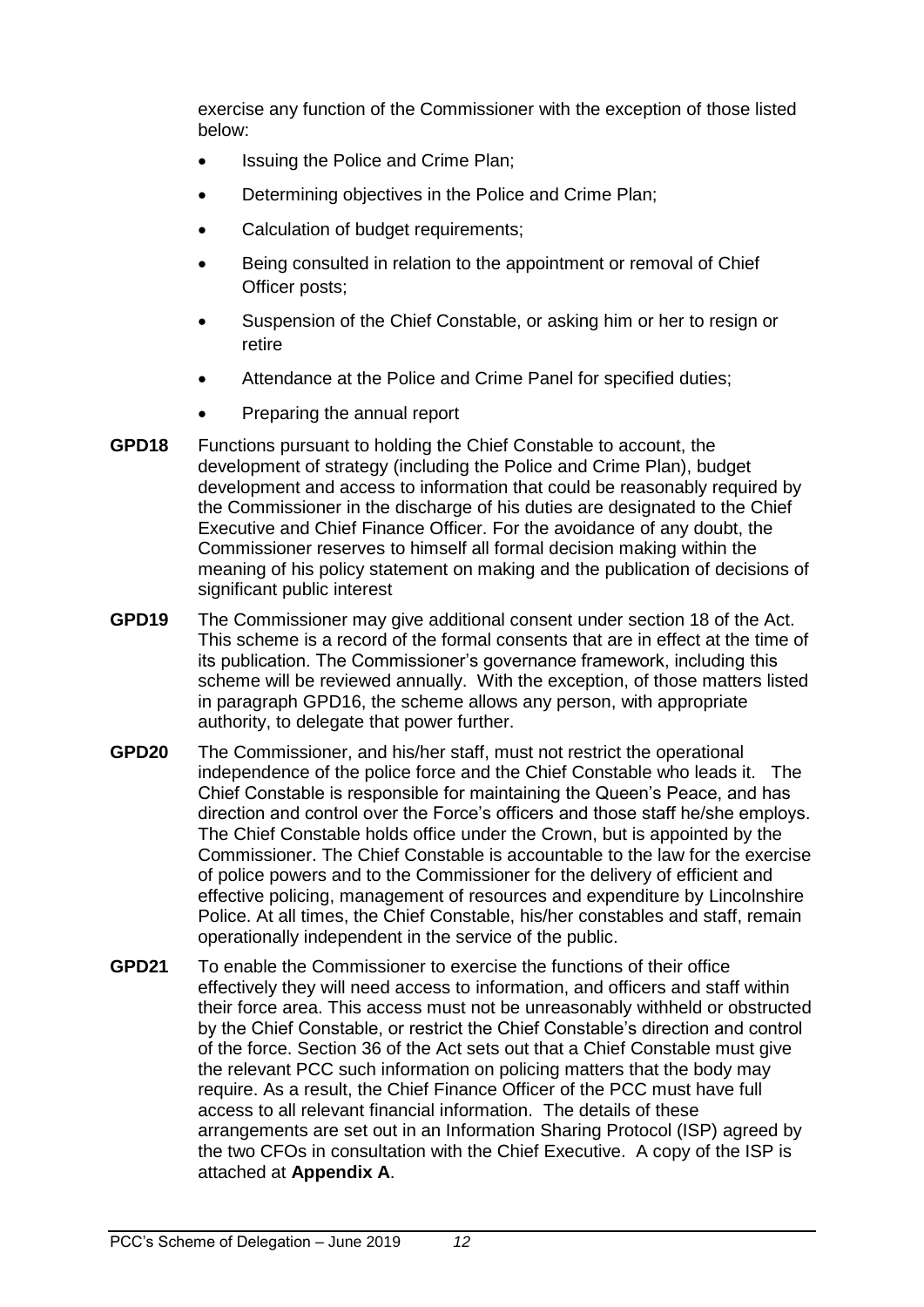- **GPD22** The Commissioner and Chief Constable have established a joint independent Audit Committee. In addition to considering the internal and external audit reports of both corporations sole, the Committee advises the Commissioner and Chief Constable on good governance and risk management in accordance with proper practices.
- **GPD23** The Commissioner has a wider responsibility than those solely relating to the police force, namely:
	- the delivery of community safety and crime reduction;
	- the ability to bring together Community Safety Partnerships at a force level;
	- the ability to make crime and disorder reduction grants for their force area.
	- a duty to ensure that where collaboration would provide the best outcome for another local policing body or force in delivering better value for money and enhance the effectiveness of policing capabilities and resilience this should be pursued;
	- the enhancement of the delivery of criminal justice in their area.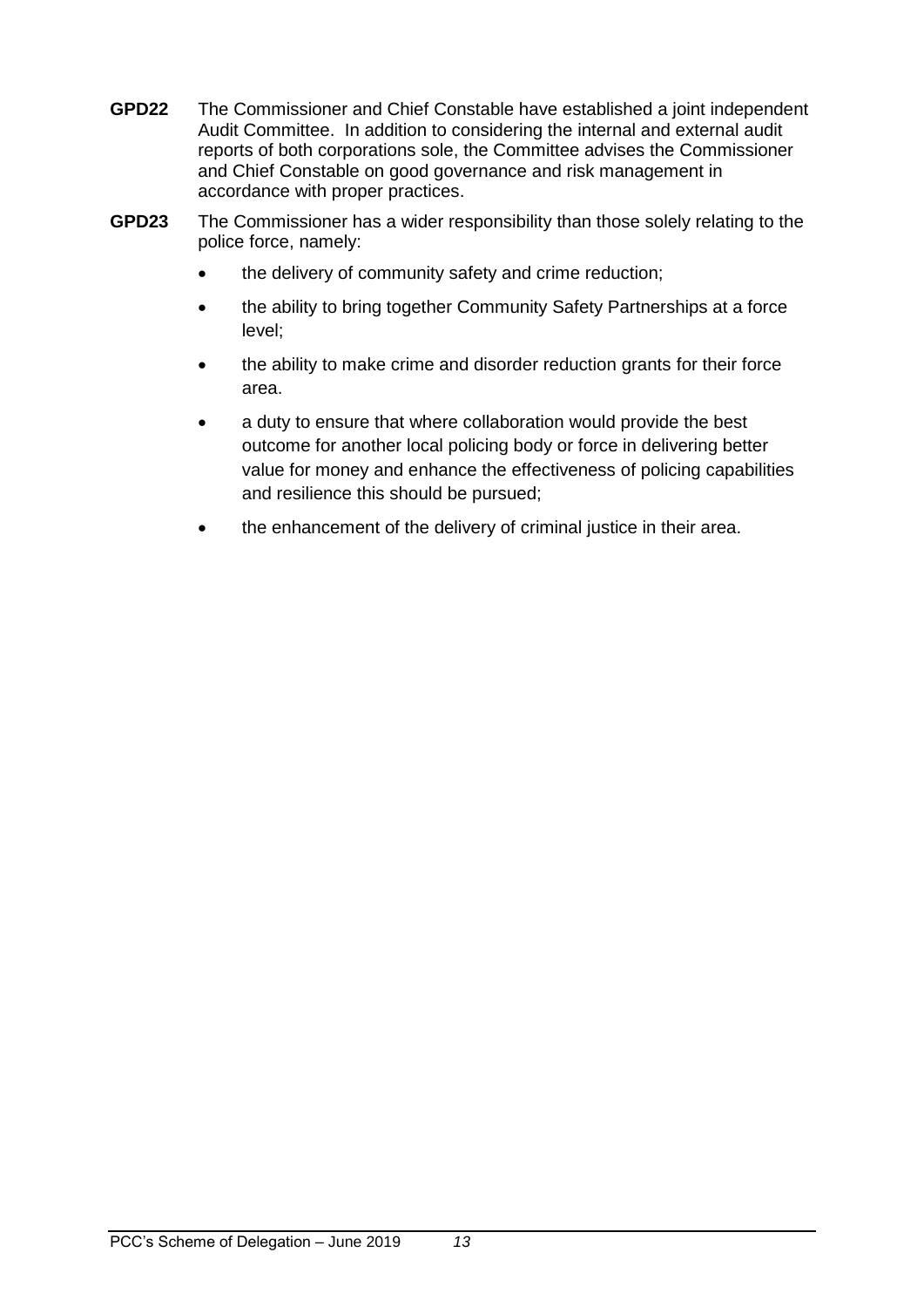### <span id="page-13-0"></span>**SECTION FOUR**

### <span id="page-13-1"></span>**MANAGEMENT OF HUMAN RESOURCES AND DESIGNATED FUNCTIONS**

#### <span id="page-13-2"></span>**DEPUTY POLICE & CRIME COMMISSIONER**

#### <span id="page-13-3"></span>**HR1 FUNCTIONS DESIGNATED TO THE DEPUTY POLICE AND CRIME COMMISSIONER (IF APPOINTED)**

- HR1.1 The Commissioner may appoint a deputy to exercise his/her functions (except those which cannot be delegated, these are listed in paragraph [GPD17\)](#page-10-0). The Deputy Police and Crime Commissioner can give consent to the Chief Executive to carry out any functions in his/her absence (defined as leave or illness).
- HR1.2 The Commissioner cannot give consent to his/her deputy to carry out the following functions:
	- issuing the police and crime plan;
	- appointment, suspension or removal of the Chief Constable by requiring him/her to retire or resign;
	- calculating the budget requirement.

#### <span id="page-13-4"></span>**CHIEF EXECUTIVE**

#### <span id="page-13-5"></span>**HR2 FUNCTIONS DESIGNATED TO THE COMMISSIONER'S CHIEF EXECUTIVE**

- HR2.1 The Chief Executive is the head of the Police and Crime Commissioner's staff, and is also the Head of Paid Service and Monitoring Officer for the Commissioner.
- HR2.2 The formal delegations, listed below, are those given to the Chief Executive, which are in effect at the time of the publication of the scheme. For completeness these include powers which are designated in Law.

#### <span id="page-13-6"></span>**HR3 GENERAL**

- HR3.1 As set out at GPD18, functions pursuant to holding the Chief Constable to account, the development of strategy (including the Police and Crime Plan), budget development and access to information that could be reasonably required by the Commissioner in the discharge of his duties are designated to the Chief Executive and Chief Finance Officer.
- HR3.2 To act as "Head of Paid Service" under section 4(1)(a) of the Local Government & Housing Act 1989 and in accordance with Schedule 16 of the Police Reform & Social Responsibility Act 2011.
- HR3.3 To act as 'Monitoring Officer' under section 5(1)(c) of the Local Government and Housing Act 1989 and in accordance with Schedule 16 of the Police Reform & Social Responsibility Act 2011.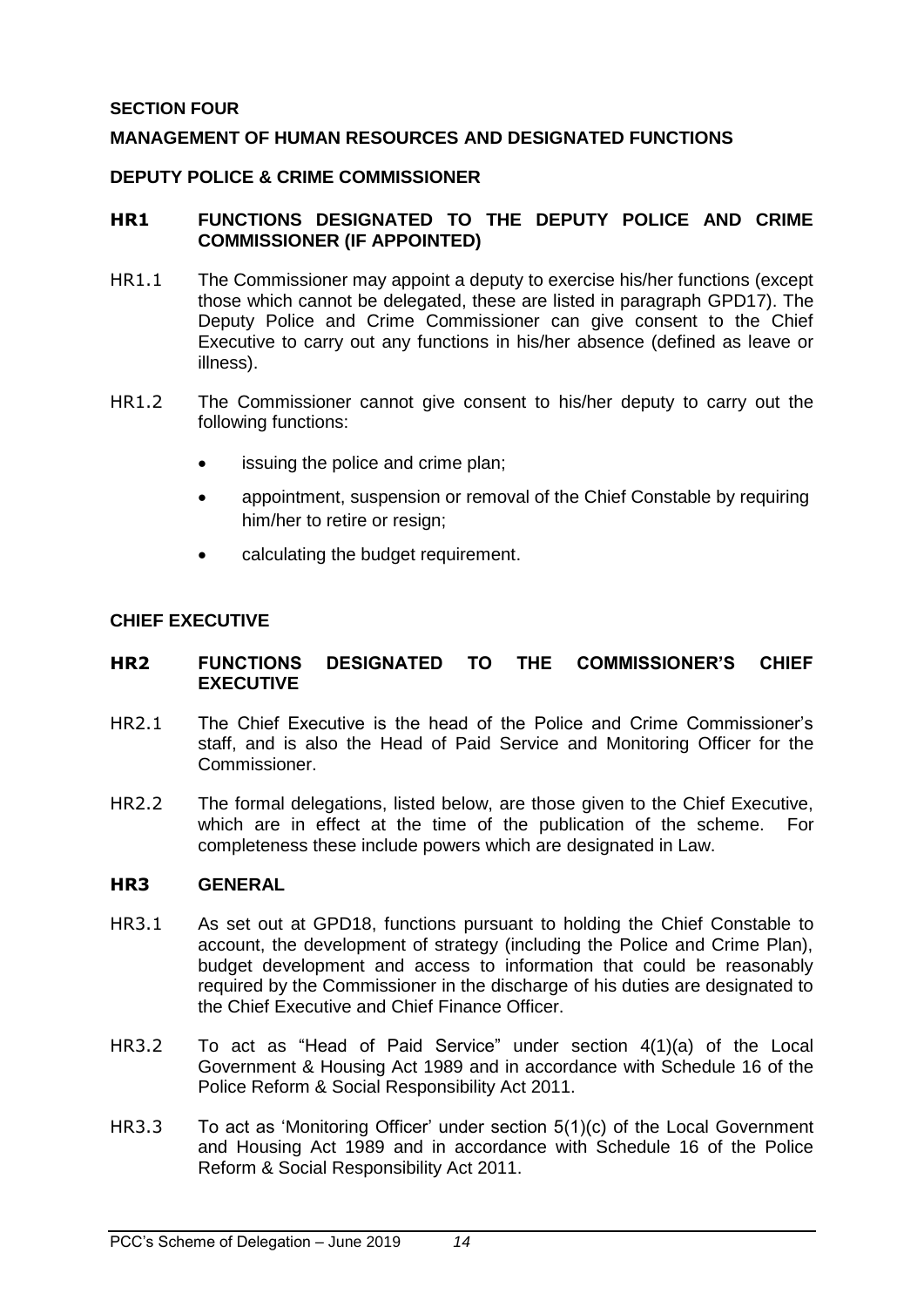- HR3.4 Prepare the police and crime plan in consultation with Lincolnshire Police for submission to the Commissioner.
- HR3.5 Produce an annual report.
- HR3.6 Provide information to the Police and Crime Panel, as reasonably required to enable the panel to carry out its functions.
- HR3.7 To sign all contracts on behalf of the Commissioner (and Deputy Commissioner if appointed) in accordance with any decisions either has made.
- HR3.8 To approve the Commissioner's Records Management Policy Statement.

#### <span id="page-14-0"></span>**HR4 FINANCIAL**

- HR4.1 To approve exceptional cases in the provision of police advice and assistance to international agencies because:
	- The full cost is £4,000 or more (including air flights, accommodation and salary costs of the police officer or member of staff)
	- It is a sensitive case involving travel to a politically sensitive country.
- HR4.2 To fix fees for copies of documents and extracts of documents members of the public ask for under the Local Government (Access to Information) Act 1985, the Freedom of Information Act 2000, or the Data Protection Act 1998.

#### <span id="page-14-1"></span>**HR5 HUMAN RESOURCES**

- HR5.1 To appoint and dismiss staff employed by the Commissioner (see also "Staff under the direction and control of the Commissioner's Chief Executive" below) except the Commissioner's Chief Finance Officer.
- HR5.2 To make recommendations to the Commissioner with regard to staff terms and conditions of service, in consultation with the Commissioner's Chief Finance Officer.
- HR5.3 To undertake the management of staffing resources for all staff employed by the Commissioner in line with agreed policies and procedures.
- HR5.4 To settle appeals against decisions of the Senior Administrator of the Local Government Pension Scheme, in line with the Occupational Pension Schemes (Internal Dispute Resolution Procedures) Regulations 1996.
- HR5.5 To appoint Independent Custody Visitors and terminate appointments if necessary.
- HR5.6 To approve the Facilities Agreement with Unison.

#### <span id="page-14-2"></span>**HR6 OTHER**

HR6.1 To affix the common seal of the Commissioner, including making an entry in the seal book, to: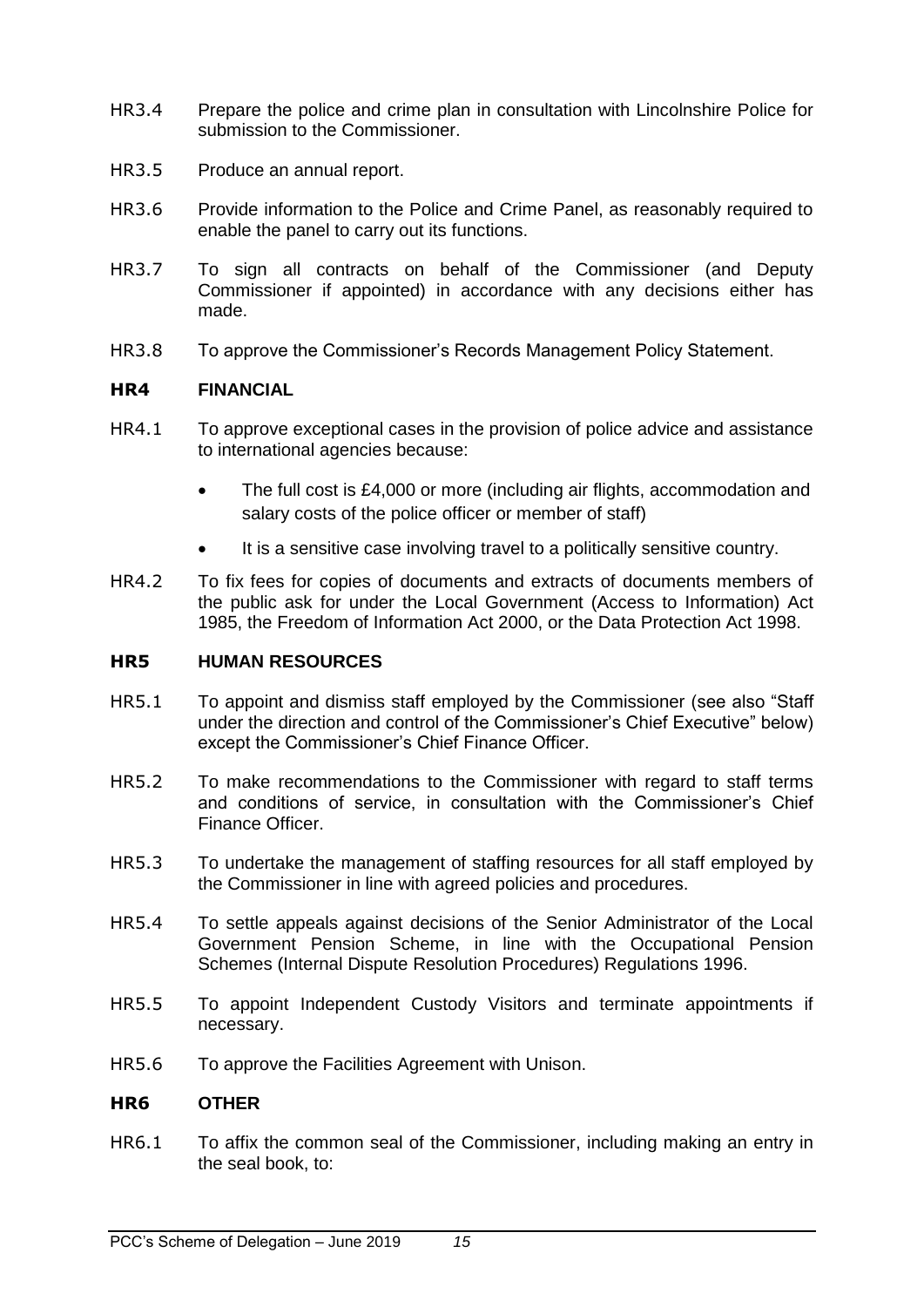- any document transferring an interest in land;
- all contracts, agreements or transactions in respect of which there is no consideration
- when it is determined by the Commissioner (or Deputy Commissioner if appointed) there is a particular need for the seal to be attached.
- HR6.2 To authorise the issue, defence, withdrawal or settlement of any claims or legal proceedings on the Commissioner's behalf, in consultation with the Commissioner's Chief Finance Officer if there are significant financial implications.
- HR6.3 To consider, with the Commissioner, any complaint made against the Chief Constable, and where appropriate, to make arrangements for appointing an officer to investigate the complaint or otherwise resolve or manage the complaint.
- HR6.4 To respond to consultations on proposals affecting the Commissioner, if necessary, after first taking the views of the Commissioner, the Chief Finance Officer or the Chief Constable, as appropriate.
- HR6.5 To obtain legal or other expert advice and to appoint legal professionals whenever this is considered to be in the Commissioner's best interests and for his/her benefit and where this is necessary to enable the Chief Executive to properly discharge his/her duties as Monitoring Officer.
- HR6.6 To make sure, in consultation with the Chief Constable, appropriate arrangements are made to gather the community's views on the policing of Lincolnshire and preventing crime.

## <span id="page-15-0"></span>**CHIEF FINANCE OFFICER**

#### <span id="page-15-1"></span>**HR7 FUNCTIONS DESIGNATED TO THE COMMISSIONER'S CHIEF FINANCE OFFICER**

- HR7.1 The Commissioner's Chief Finance Officer is the financial adviser to the Commissioner and has statutory responsibility to manage his/her financial affairs as set out in paragraph 6 of Schedule 1 to the Police Reform and Social Responsibility Act 2011, sections 112 and 114 of the Local Government Finance Act 1988, and the Accounts and Audit Regulations (England) 2015.
- HR7.2 As laid out in the revised Financial Management Code of Practice (FMCP), this statutory framework and the associated Policing Protocol Order 2011 mean that the Commissioner's Chief Finance Officer is responsible for:
	- ensuring that the financial affairs of the PCC are properly administered and that financial regulations are observed and kept up to date;
	- ensuring regularity, propriety and Value for Money (VfM) in the use of public funds;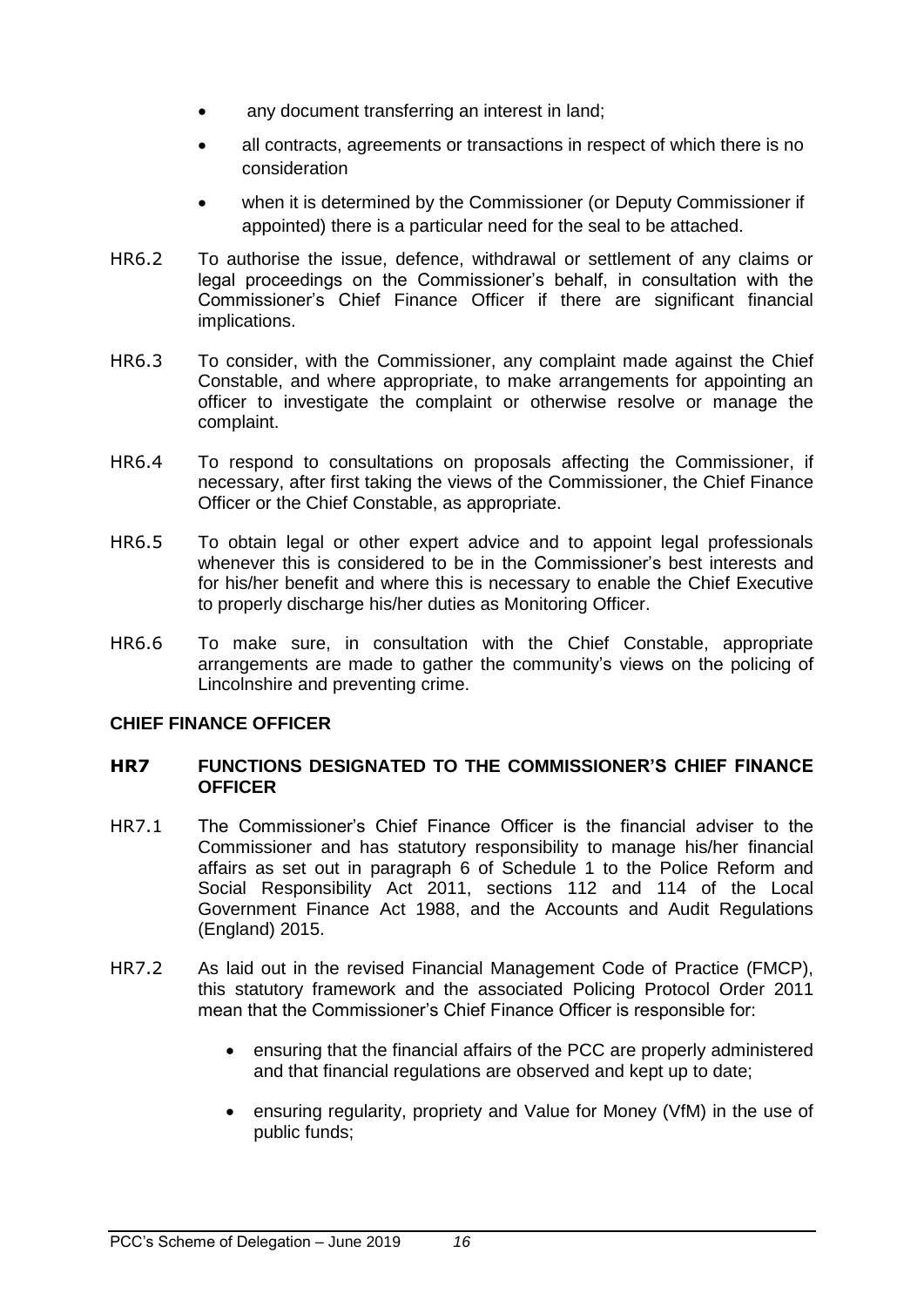- ensuring that the funding required to finance agreed programmes is available from Central Government funding, precept, other contributions and recharges;
- reporting to the PCC, the Police and Crime Panel and to the external auditor any unlawful, or potentially unlawful, expenditure by the PCC or officers of the PCC;
- reporting to the PCC, the Police and Crime Panel and to the external auditor when it appears that expenditure is likely to exceed the resources available to meet that expenditure;
- advising the PCC on the robustness of the budget and adequacy of financial reserves;
- ensuring production of the statements of accounts of the PCC and confirming that they present a true and fair view of the financial position of the PCC at the end of the financial year to which it relates and of the PCC's income and expenditure for that financial year;
- ensuring receipt and scrutiny of the statements of accounts of the Chief Constable and ensuring production of the group accounts;
- liaising with the external auditor;
- advising the PCC on the application of value for money principles by the police force to support the PCC in holding the Chief Constable to account for efficient and effective financial management; and
- advising, in consultation with the Chief Executive, on the safeguarding of assets, including risk management and insurance.
- HR7.3 The Commissioner's Chief Finance Officer has certain statutory duties which cannot be delegated, namely, reporting any potentially unlawful decisions by the PCC on expenditure and preparing each year, in accordance with proper practices in relation to accounts, a statement of the PCC's accounts, including group accounts.
- HR7.4 The Commissioner's Chief Finance Officer is the PCC's professional adviser on financial matters. To enable them to fulfil these duties and to ensure the PCC is provided with adequate financial advice the Commissioner's Chief Finance Officer:
	- must be a key member of the PCC's Leadership Team, working closely with the Chief Executive, helping the team to develop and implement strategy and to resource and deliver the PCC's strategic objectives sustainably and in the public interest;
	- must be actively involved in, and able to bring influence to bear on, all strategic business decisions, of the PCC, to ensure that the financial aspects of immediate and longer term implications, opportunities and risks are fully considered, and alignment with the PCC's financial strategy;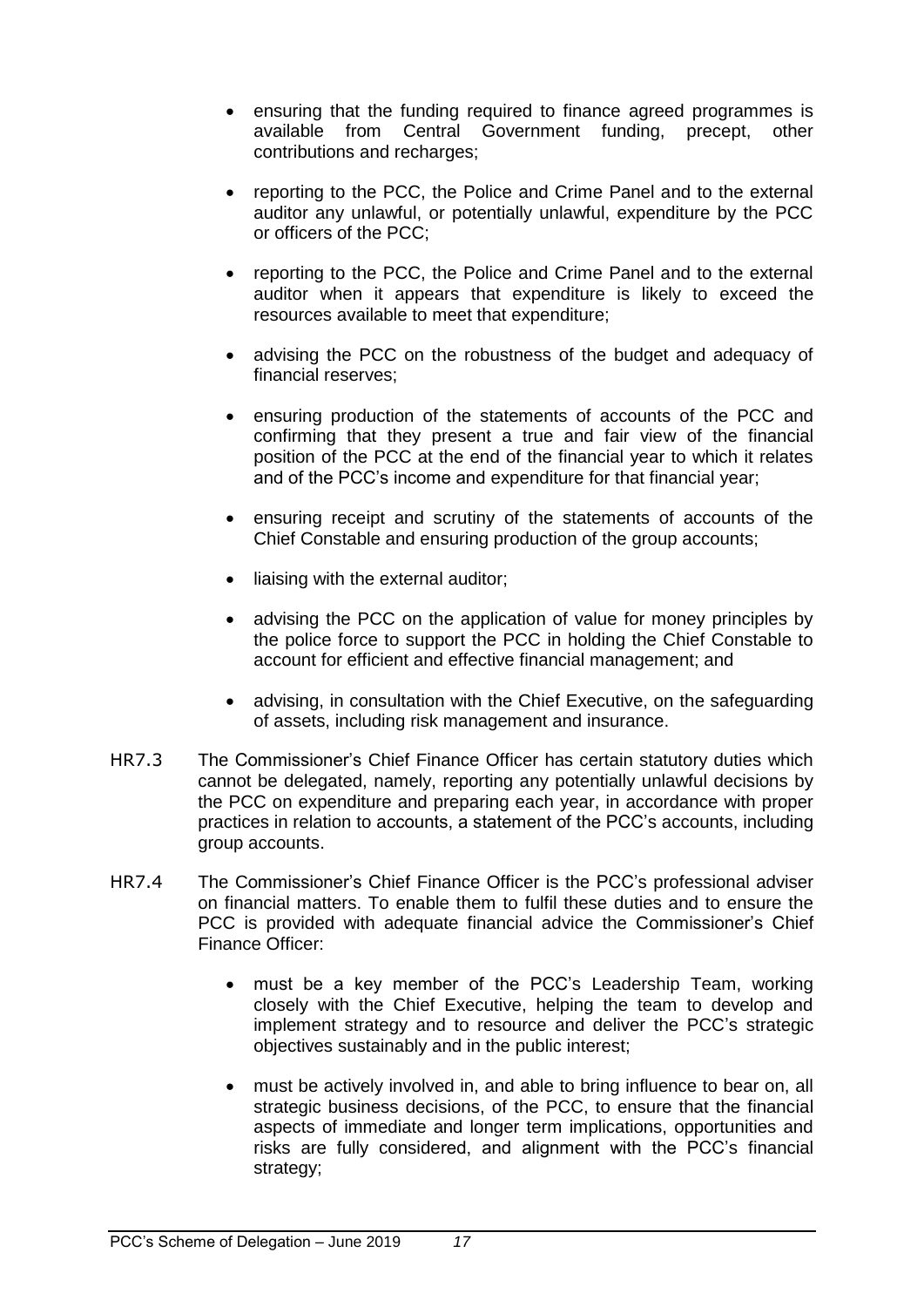- must lead the promotion and delivery by the PCC of good financial management so that public money is safeguarded at all times and used appropriately, economically, efficiently and effectively; and
- must ensure that the finance function is resourced to be fit for purpose.
- must be suitably experienced and ensure professional knowledge is kept current through continuing professional development.
- HR7.5 As set out at GPD18, functions pursuant to holding the Chief Constable to account, the development of strategy (including the Police and Crime Plan), budget development and access to information that could be reasonably required by the Commissioner in the discharge of his duties are designated to the Chief Executive and Chief Finance Officer.
- HR7.6 The formal delegations, listed below, are those given to the Commissioner's Chief Finance Officer, which are in effect at the time of the publication of this scheme.
- HR7.7 To approve the arrangements for the treasury management function, including the day to day management, the production of the treasury management strategy, and supporting policies and procedures.
- HR7.8 To approve the arrangements for securing and preparing the Commissioner's accounts, and seek assurances that there are appropriate arrangements in place for the preparation of the force's accounts.
- HR7.9 To seek assurances that there are appropriate arrangements in place within the force for its financial management.
- HR7.10 To be responsible for all banking arrangements, together with creating, closing or authorising all bank accounts.
- HR7.11 To administer grants awarded by the Commissioner or Deputy Commissioner if appointed.
- HR7.12 To be responsible for investing and borrowing money, as necessary, in line with the treasury management strategy.
- HR7.13 To authorise payments, without having to get approval and regardless of whether or not provision has been made in the revenue budget in relation to:
	- payments the Commissioner has to make by law
	- payments ordered by the court
	- payments due under any agreement entered into by the Commissioner.
- HR7.14 To act as 'Money Laundering Reporting Officer' under the Proceeds of Crime Act 2002 and Money Laundering Regulations 2003.
- HR7.15 To settle appeals against decisions of the Senior Administrator of the Local Government Pension Scheme, in line with the Occupational Pension Schemes (Internal Dispute Resolution Procedures) Regulations 1996.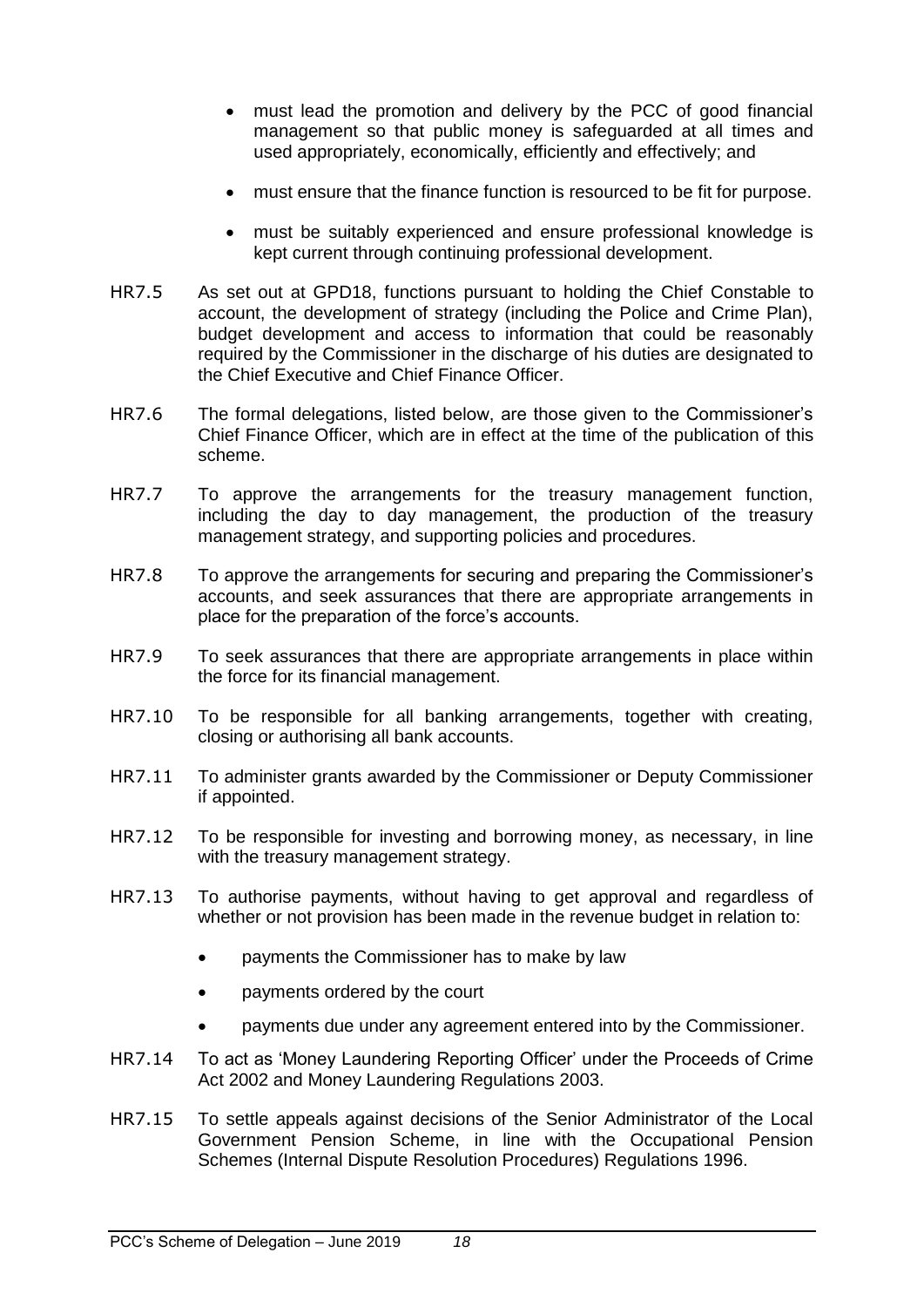- HR7.16 Sign cheques on behalf of the Commissioner.
- HR7.17 To prepare and annually review draft financial and contract regulations, in consultation with the force, for approval by the Commissioner, or Deputy Commissioner, if appointed.
- HR7.18 To prepare and annually review draft expenses and benefits framework for approval by the Commissioner.
- HR7.19 To determine when goods are surplus to requirements or obsolete and arrange for disposal in line with financial regulations.
- HR7.20 Provide for an adequate and effective internal audit service.
- HR7.21 To report to the Commissioner and the external auditor any unlawful or potentially unlawful spending by his/her, or the force's officers.
- HR7.22 To approve the Information Sharing Protocol for Financial Information.

#### <span id="page-18-0"></span>**APPOINTMENT OF STAFF**

#### <span id="page-18-1"></span>**HR8 INTRODUCTION**

- HR8.1 The Commissioner must appoint a person to be head of his/her staff (the Commissioner's Chief Executive) and a person to be responsible for the proper administration of the Commissioner's financial affairs (the Commissioner's Chief Finance Officer). The Commissioner may appoint such other staff as he/she thinks appropriate to enable him/her to exercise the functions of the Commissioner. The appointment and dismissal of such staff is delegated to the Chief Executive.
- HR8.2 All staff appointments shall be made on the terms and conditions agreed by the Police Staff Support Council or on terms and conditions agreed by the Commissioner.
- HR8.3 The Chief Constable is enabled by law to employ staff in their official capacity.
- HR8.4 The Stage Two transfer plan approved by the Home Secretary and effected on 1 April 2014 specifies which staff and officers are employed by the Chief Constable and Commissioner respectively.
- HR8.5 Except where discrete arrangements are required, a single set of Human Resources policies will apply to the employees of both the Commissioner and Chief Constable. Human Resource support services are supplied to both Corporations Sole by the Strategic Partner.
- HR8.6 A number of operational and support services are supplied to the Police and Crime Commissioner for Lincolnshire and Chief Constable of Lincolnshire Police through a strategic partnership contract with a third party. This contract is entered into by the PCC and has bespoke governance arrangements.
- HR8.7 In addition, the following retained services are provided by way of a shared service model to both corporations sole: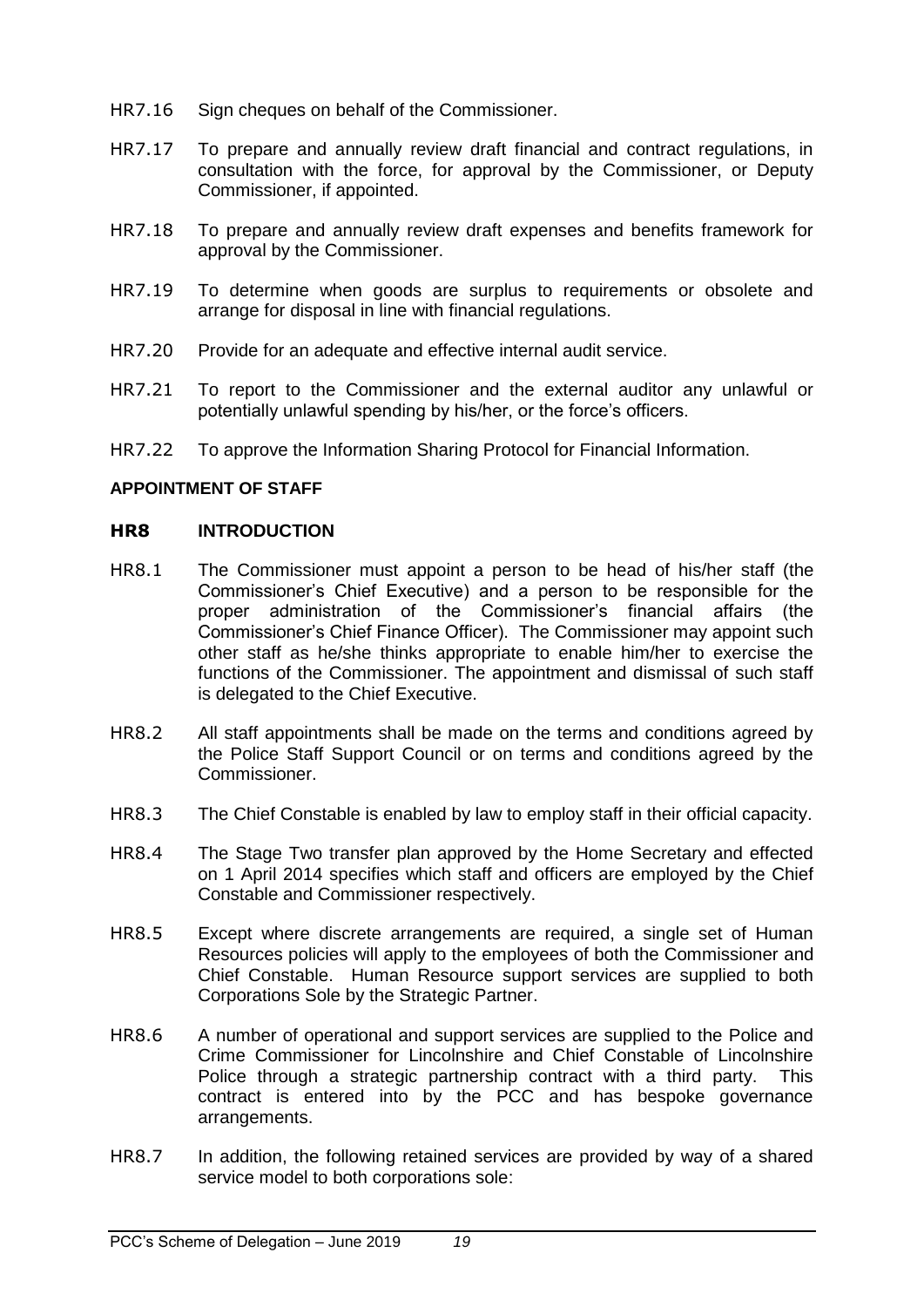- Corporate Finance
- Commercial Partnership Team
- HR8.8 The employment and reporting arrangements for the staff in these functions are set out in the Stage Two transfer plan.

## <span id="page-19-0"></span>**HR9 STAFF UNDER THE DIRECTION AND CONTROL OF THE COMMISSIONER'S CHIEF EXECUTIVE**

- HR9.1 As required by Schedule 1 of the Police Reform and Social Responsibility Act 2011, the Commissioner will appoint a person to be the head of the Commissioner's staff (the Commissioner's Chief Executive) and a person to be responsible for the proper administration of the Commissioner's financial affairs (the Commissioner's Chief Finance Officer).
- HR9.2 The Commissioner may appoint such other staff as he/she thinks appropriate to enable the Commissioner to exercise his or her functions.
- HR9.3 The Commissioner's powers of direction and control over staff (other than the Chief Executive) employed to enable the Commissioner to discharge his/her functions shall be exercised by the Chief Executive.
- HR9.4 All staff appointments made by the Chief Executive shall be made on the terms and conditions agreed by the Police Staff Support Council or on terms and conditions agreed by the Commissioner.
- <span id="page-19-1"></span>HR9.5 The powers of direction and control of the Chief Executive shall include:
	- the appointment and dismissal of staff with the exception of the Commissioners Chief Finance Officer;
	- the management of disciplinary procedures and implementation of any outcome;
	- the management of grievance/fairness at work procedures and implementation of any outcome;
	- the approval of the extension of service for non-pensionable employees;
	- the approval of the extension of service for staff over normal retiring age;
	- the approval of the payment of all allowances payable under national or local conditions of service including car and telephone allowances;
	- the approval of the extension of sick leave on full pay (less National Insurance benefits) for a period within any policy agreed by the Commissioner;
	- the approval of leave of absence without pay beyond that provided for within the relevant Terms and Conditions of appointment: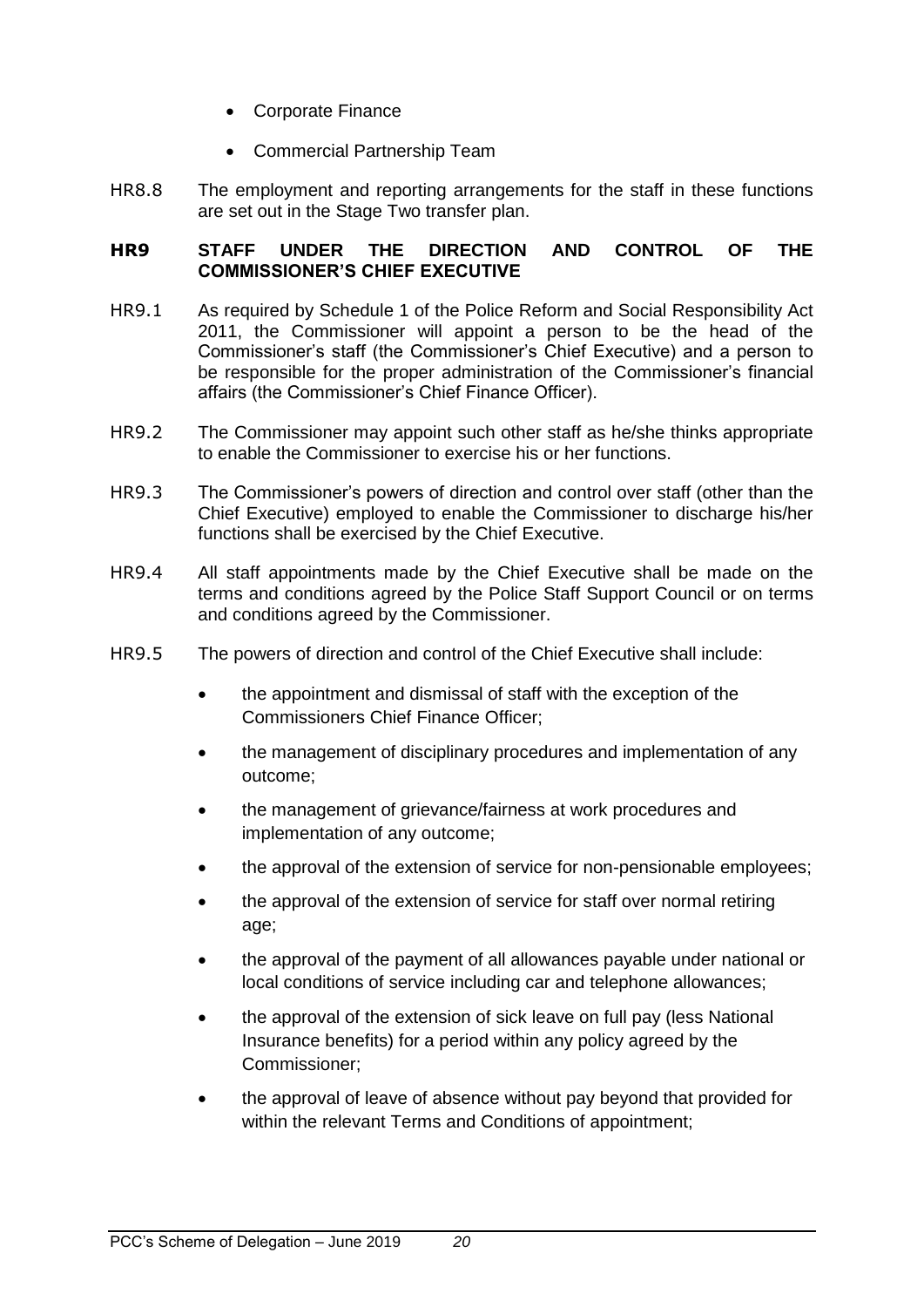- the approval of the payment of honoraria to officers who have undertaken additional duties over an extended period in the absence of a more senior Officer;
- the grant of one merit increment in any year in salary;
- the discharge of any civilian employee whom a medical examiner has certified as being permanently medically unfit from performing his/her duties;
- The Approval within any Police Staff Council guidelines for requests to undertake additional outside work. Any appeals from officers against the Chief Executive's decisions will be considered by the Commissioner.
- HR9.6 The Deputy Police and Crime Commissioner is a member of the Commissioner's staff (Section 18 (10) of the Police Reform and Social Responsibility Act 2011). Powers of direction and control over the Deputy Commissioner are reserved to the Commissioner.
- HR9.7 In the absence of the Chief Executive and in any circumstances where action is required before the Chief Executive is expected to return or where there is no Chief Executive currently in post, his or her powers of direction and control under paragraph [HR9.5](#page-19-1) shall be exercised by an officer that the Commissioner shall designate for that purpose

## <span id="page-20-0"></span>**HR10 BUDGET AND POLICY FRAMEWORK**

HR10.1 Without derogating from the respective statutory powers and duties of the Commissioner and the Chief Constable, all aspects of the management of human resources for both corporations sole will be undertaken in accordance with the Budget and Policy Framework detailed in the Scheme of Consent and having particular regard to the People Strategy.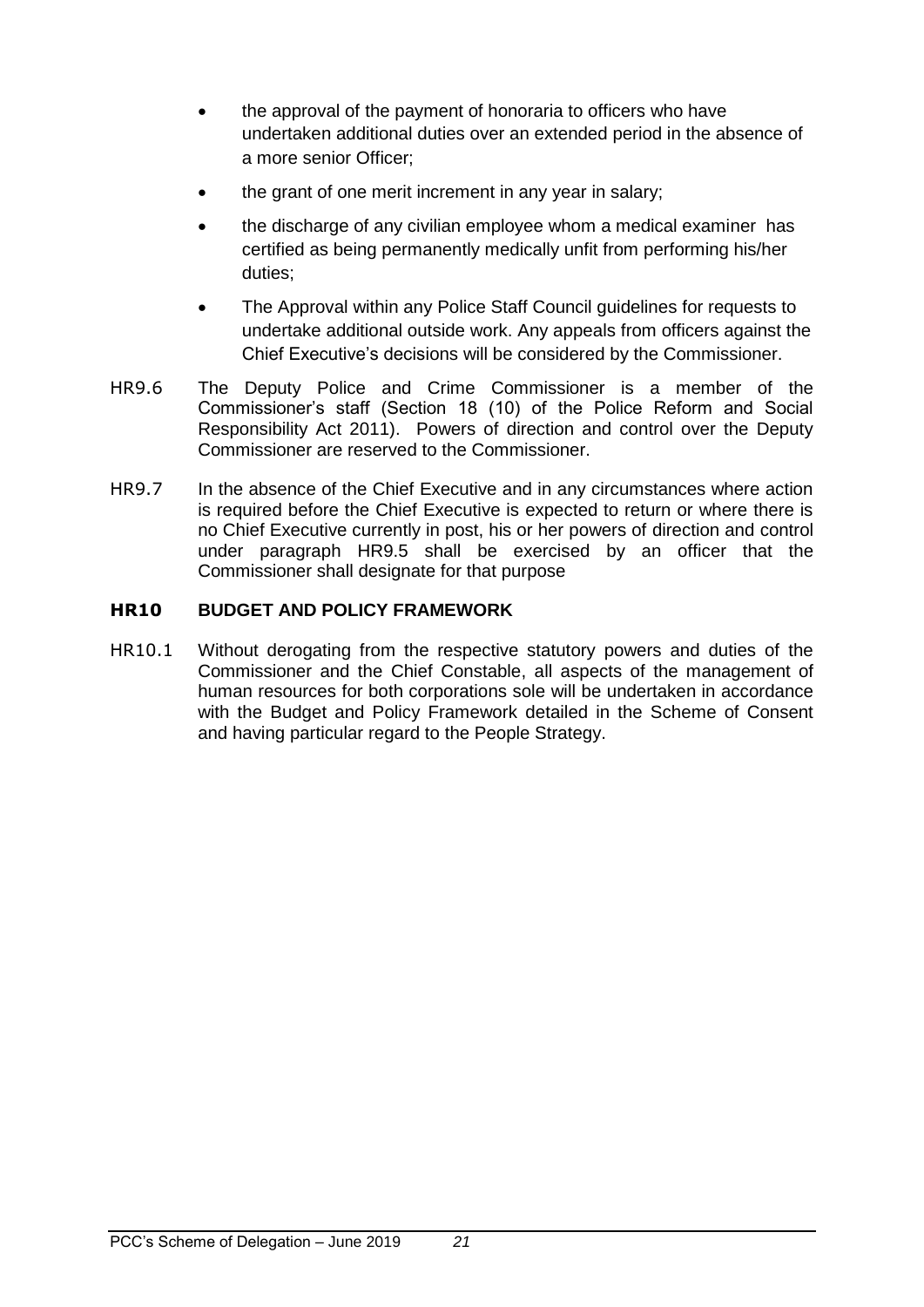## <span id="page-21-0"></span>**SECTION FIVE**

## <span id="page-21-1"></span>**URGENCY POWERS**

- **UP1** Where a matter which is not delegated to any officer under this scheme requires a decision that cannot wait for the attention of the Commissioner or Deputy Commissioner (to whomever power is reserved), and only in such circumstances, the Chief Executive and/or Commissioner's Chief Finance Officer may take the necessary decision provided that the provisions of paragraphs UP2 to UP4 are complied with.
- **UP2** Before taking a decision under paragraph UP1 the Chief Executive and/or Commissioner's Chief Finance Officer shall consult each other and the Chief Constable (except in relation to matters which would otherwise be determined by the Commissioner without reference to the Chief Constable).
- **UP3** Every effort must be made to discuss the proposed decision with the Commissioner or his/her Deputy using the most appropriate means of communication.
- **UP4** Urgent decisions taken under delegated authority in accordance with these provisions must be reported to the Commissioner and published in the manner normally used for decisions of the Commissioner.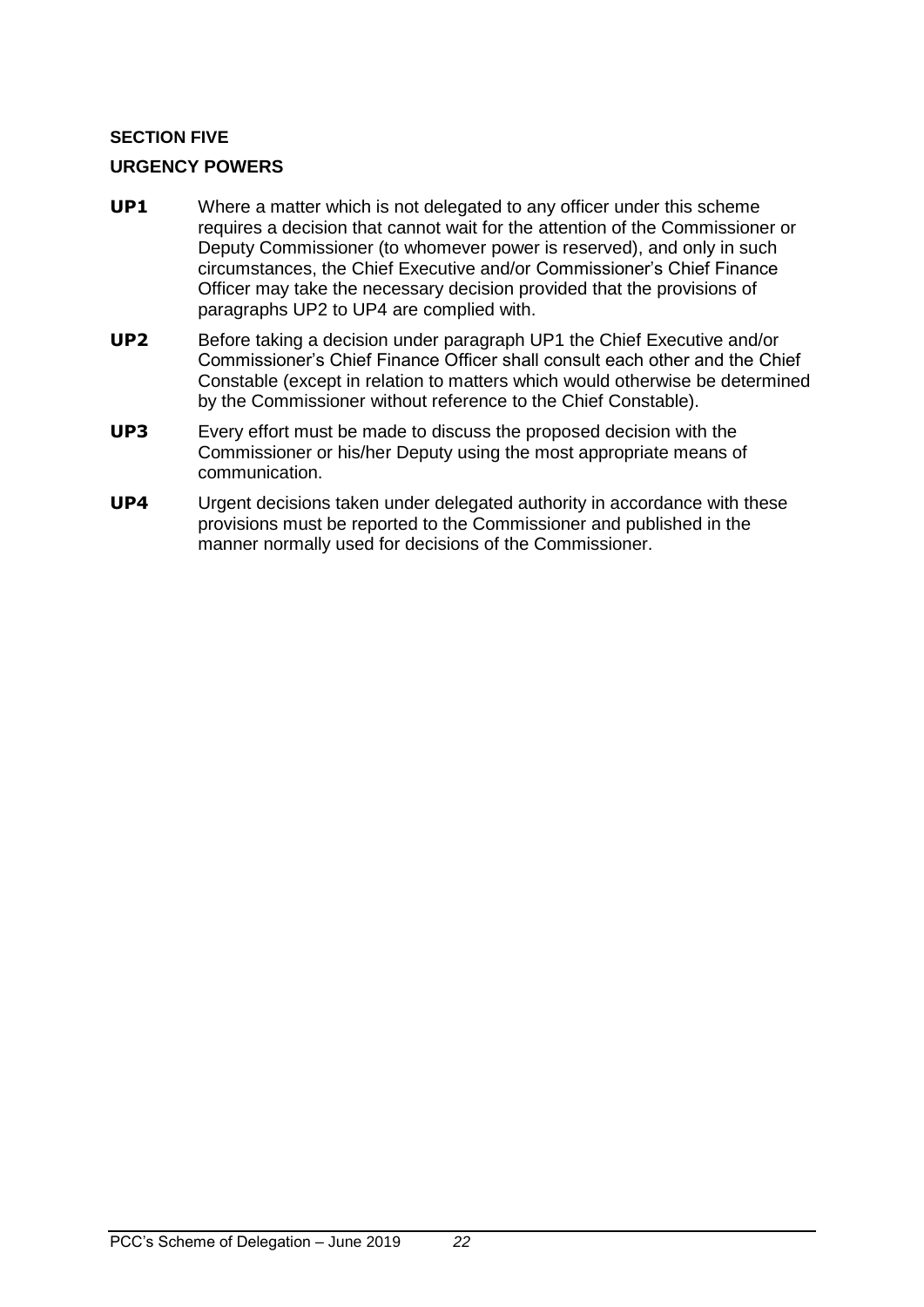## <span id="page-22-0"></span>**SECTION SIX**

## <span id="page-22-1"></span>**PROPER OFFICERS**

#### <span id="page-22-2"></span>**PO1 APPOINTMENT**

PO1.1 In accordance with the Local Government Act 1972 and other legislative requirements the following officers are appointed as the Proper Officers to discharge the functions stated.

#### <span id="page-22-3"></span>**PO2 CHIEF EXECUTIVE**

- PO2.1 The Chief Executive is designated as the Proper Officer for the following:
	- Section 96 (1) Receipt of notices of pecuniary interest.
	- Section 96 (2) Keeping records of disclosures of pecuniary interest under section 94 and of notices under Section 96 (1).
	- Section 100B Determination of which reports or parts of reports should not be disclosed on the grounds that they include exempt information which is likely to be considered in private.
	- Section 100C Minuting of meetings and preparing where necessary written summary of such parts of meetings at which the public are not present.
	- Section 100F Determination of which documents should not be disclosed to members on the grounds that they include confidential or exempt information.
	- Section 229 (5) Certification of photographic copies of documents.
	- Section 231 (1) & (2) Authentication of documents.
	- Section 41 (1) & (3) of the Local Government Miscellaneous Provisions) Act 1976 – Certification of resolutions and minutes, etc., for evidential purposes.

## <span id="page-22-4"></span>**PO3 COMMISSIONER'S CHIEF FINANCE OFFICER**

- PO3.1 The Commissioner's Chief Finance Officer is designated as the Proper Officer for the following: -
	- Section 115 (2) Receipt of monies due from officers.
	- Section 228 (3) Inspection of accounts.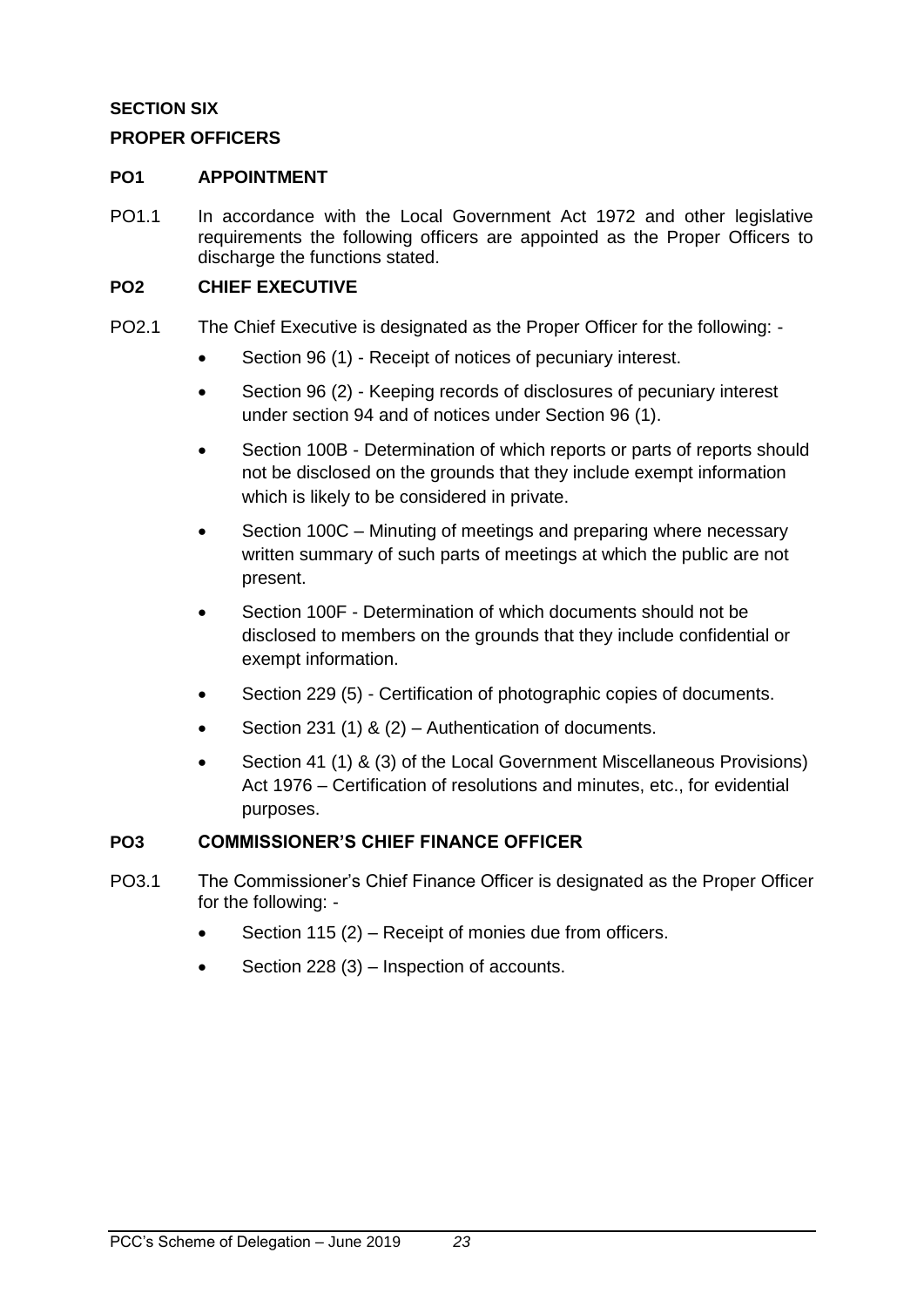## <span id="page-23-0"></span>**Information Sharing Protocol (ISP) between the Chief Finance Officer to the Police and Crime Commissioner for Lincolnshire and the Chief Finance Officer to the Chief Constable of Lincolnshire Police**

## **Background**

The Financial Management Code of Practice for the Police Service of England and Wales (FMCP) revised July 2018 sets out at section 4.3 the requirement for a locally agreed Information Sharing Protocol (ISP) between the Chief Finance Officer of the force (hereafter referred to as the force CFO) and the Chief Finance Officer of the Police and Crime Commissioner (hereafter referred to as the Commissioner's CFO). The FMCP requires that this agreement is reached by the two CFOs in consultation with the Chief Executive to the Police and Crime Commissioner.

## **Protocol**

As set out in section 36 of the Police Reform and Social Responsibility Act 2011 and the FMCP, the Chief Constable must give the Police and Crime Commissioner such information on policing matters that he/she or his/her office requires. As a result the Commissioner's CFO must have full access to all relevant financial information.

The FMCP states that "Wherever possible, any duplication of work and data collection by the finance functions of the two corporations sole should be minimised. Where possible it is recommended that the two corporations sole share a financial system. Additional costs and effort resulting from time consuming and complex bureaucratic financial reporting between the two bodies should be avoided and the principle of good governance and added value activities should be promoted."

In Lincolnshire, significant aspects of financial services are supplied to both the Police and Crime Commissioner and Chief Constable via a third party strategic partnership arrangement. The remaining "retained finance function – Corporate Finance" operates as a shared service model (as approved by the Home Secretary as part of Stage 2 transfer plans) with joint reporting arrangements via both CFOs. Single financial and banking systems are utilised, and a joint independent audit committee, as required by the FMCP, is also in place.

This approach optimises information sharing and use of the resources available, whilst avoiding unnecessary reporting between the two bodies.

Under this protocol the force CFO and the Commissioner's CFO therefore commit to work within the principles of good governance and added value; and agree to share with one another freely and willingly any financial information that may be required to enable them to perform their respective roles.